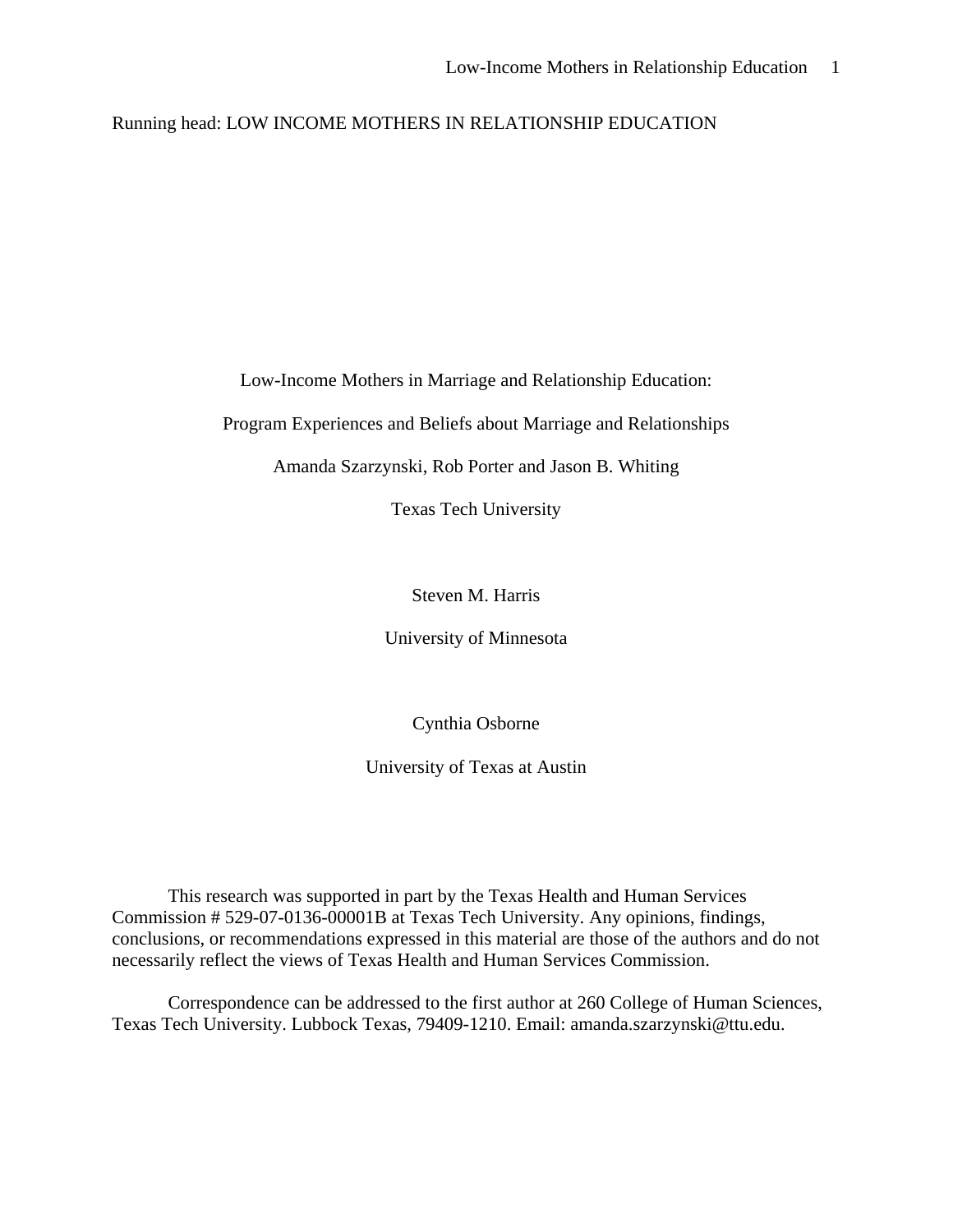### **Abstract**

Marriage and Relationship Education programs are on the rise as avenues for supporting healthy marriages and relationships, specifically those involving children. Although these programs have generally been found to be helpful, more research is needed to understand the fit and effectiveness of education programs aimed at serving low-income populations. Using grounded theory methodology, we examined low-income mothers' experiences in these programs, as well as how their perspectives on marriage and relationships affected their participation .Findings suggest these women value marriage and healthy relationships, but their ideals often conflict with their past experiences. Also, they find theclasses to be a place of support and relationship skill-building.

*Keywords*: marriage and relationship education, low-income mothers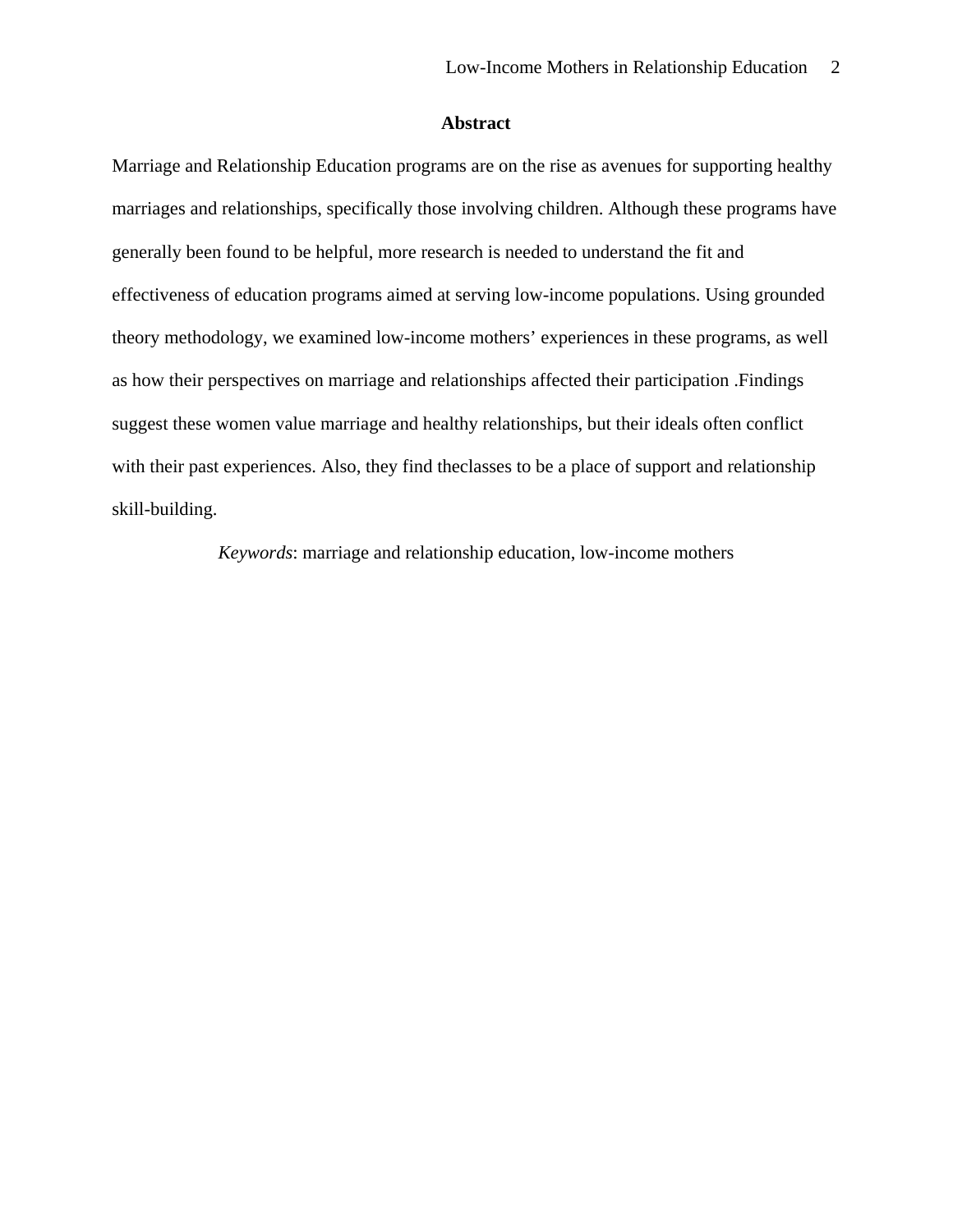Low-Income Mothers in Marriage and Relationship Education:

Program Experiences and Beliefs About Marriage and Relationships

 The typical family structure for American society has been changing. Over the last few decades less people are getting married, more couples are cohabitating, and the rate of divorce has fluctuated. Children are born into these various family configurations, and many have suggested that these changes are not always in children's best interests (Edin, Kefalas, & Reed, 2004). Due to the social and economic costs of some of these family issues, the government has begun to become more involved in addressing family functioning through the support of marriage and children. This has occurred as public policy makers have instituted ways to bring about more healthy marriages, especially among low-income populations (Ooms & Wilson, 2004; Myrick, Ooms, & Peterson, 2009). One of the avenues used to foster healthy marriages is the proliferation of marriage and relationship education (MRE) programs.

 Larson (2004) describes marriage education as skills-based group programming to prevent and remedy marital distress. This includes education classes and marital support groups, which are sometimes labeled as marriage enrichment classes. Dion (2005) described MRE classes as programs that "provide support, information, and education about healthy relationships and marriage," that are often led by organizations looking to strengthen marriage in a certain region or population (p. 140). These programs can help "create full public awareness that 'marriage is basically a skills-based relationship'" (Howell, 2007, p. 45).

Ironically, although the government is hoping that MREs will help lower-income populations, these programs were primarily designed with White middle-class committed couples who were thought to follow a traditional mate selection pattern of dating, engagement,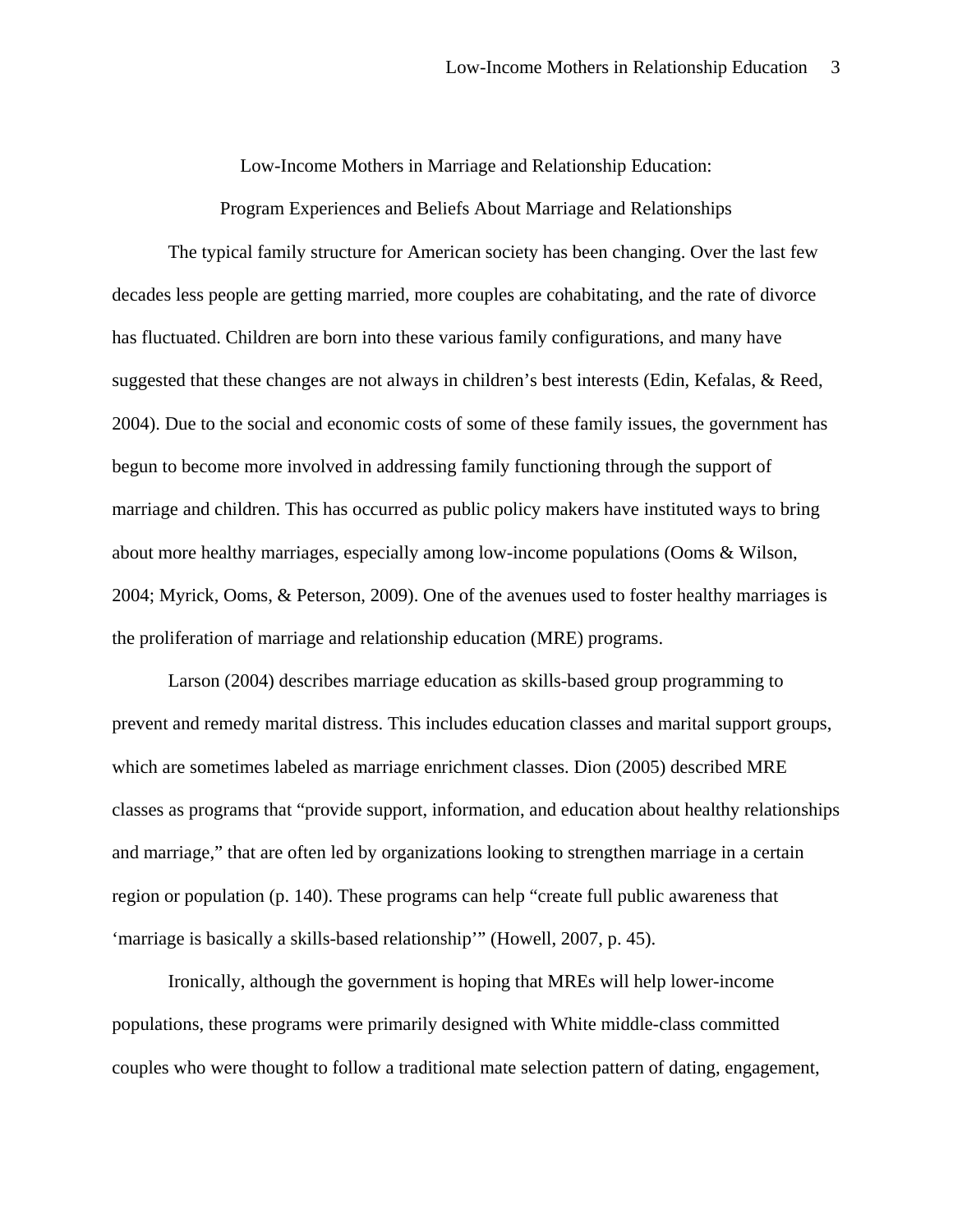marriage and then having children (Ooms & Wilson, 2004; Dion, 2005). Thus, a frequent critique of MREs is the need for more information about their effectiveness for low-income minority couples and parents (Ooms & Wilson, 2004; Dion, 2005; Hawkins, Carroll, Doherty, & Willoughby, 2004). Although emerging research is suggesting these programs are effective for these populations (e.g., Hawkins & Fackrell, 2010), it is likely that low-income couples and parents have different stressors than those of a White middle-class population, and therefore, may have different needs that could be met within an MRE program.

The purpose of this study was to examine the experiences of low-income mothers who have participated in MRE classes. Specifically, we sought to answer the following questions: 1) What is the experience of a low-income mother who takes MRE classes? 2) What are the expectations of low-income mothers in regard to marriage and relationships in general? And 3) What does this tell us about the potential needs for low-income mothers who may come to MRE classes? It was expected that exploring these questions would provide helpful information for those seeking to tailor MREs to better fit the lived experience of low-income mothers. This in turn may help address government concerns as well, including reducing public costs associated with government assistance and other programs to combat the negative effects of family fragmentation.

#### **Low-Income Women and Marriage**

 Most women assume they will follow what has been referred to as a socially dictated order of life events and expectations, including getting married before one has children (Edin & Kefalas, 2005). However, many young women from working class backgrounds do not wait for marriage to have children, partially because it is difficult to find suitable men to marry (Manning, Trella, Lyons, & Du Toit, 2010). Economic stability is important for many from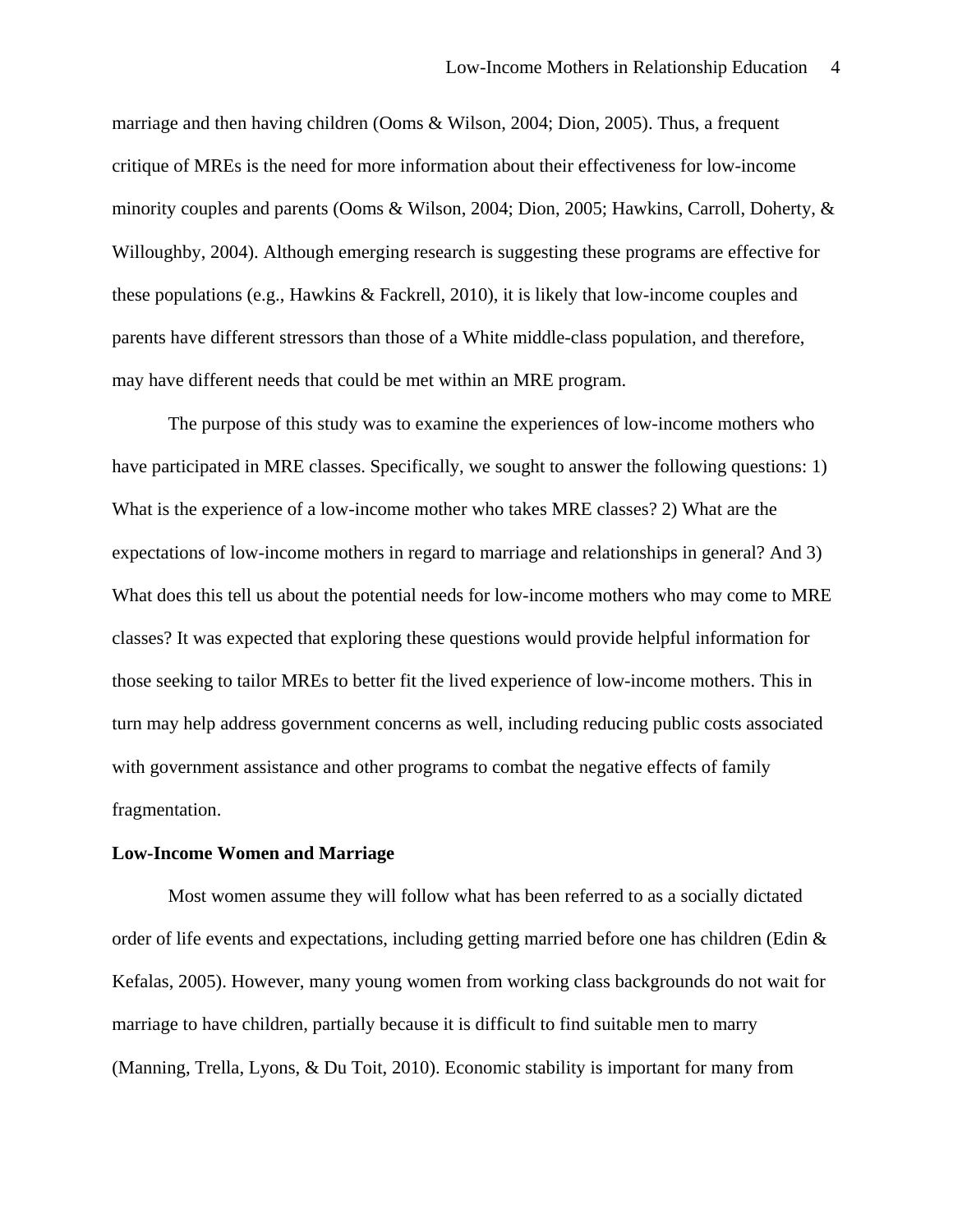lower income populations as a standard for marriage, and multiple children with multiple partners may be linked to this expectation in relationships (Dion, 2005). Cohabitating couples may think they need to be financially 'set' before they get married, and that marriage is not something to rush into irresponsibly (Edin, Kefalas, & Reed, 2004). Women may be hesitant to marry for fear of failure or divorce, which involves shame and disappointment from their family and community (Edin & Kefalas, 2005). In one study about 80% of mothers disagreed or strongly disagreed that having a child out of wedlock is embarrassing and hurts a woman's chances of getting married later on in life, and about 80% agreed a woman should have a child if she wants to, regardless of marital status (Cherlin, Cross-Barnet, Burton & Garret-Peters, 2008). Their results also showed very few women to be afraid or ashamed of getting divorced but rather were afraid of getting hurt in relationships in general, apart from marital status. Edin, Kefalas, and Reed (2004) found that although marriage rates have lowered, the concept of marriage has not lost its status as a cultural ideal within low-income and minority populations. It appears that among lower income populations, the meaning of marriage has shifted a great deal in recent decades (Manning, Trella, Lyons, & Du Toit, 2010).

 Edin, Kefalas, and Reed (2004) describe the process of how couples choose to stay in a relationship and usually end up living together after becoming pregnant or when the child is born. They state "these cohabitations are often reminiscent of the shotgun marriages of old" (p. 1009). For many among low-income populations, cohabitation has become another expected life course step before marriage. During this period of cohabitation, couples appear to be in a doublebind of sorts. They are not tied by marriage, yet they expect one another to be faithful, trustworthy, and dependable. This lack of commitment to marriage leaves these couples available on the marriage market, which results in vulnerability to infidelity and mistrust. Gibson-Davis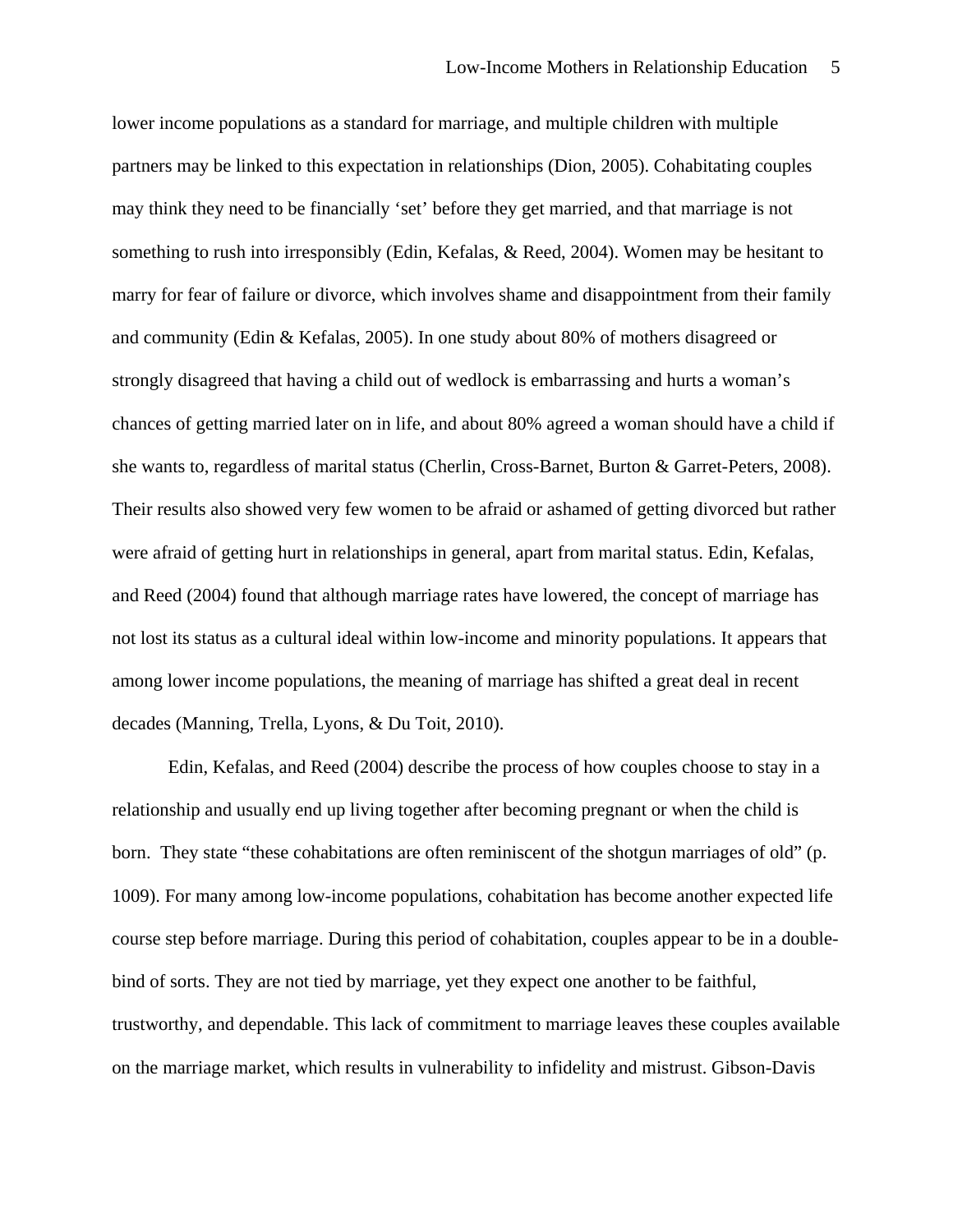(2008) indicates that differences between single or cohabitating mothers and married mothers may not be because of marriage itself, but rather because of positive partner selection in marriage. Lichter and Qian (2008) conducted a study on serial cohabitation and marriage and found that women who have participated in multiple cohabitations without marriage were less likely to get married. This was especially true for lower-income, disadvantaged women. Therefore, promoting marriage in MREs, which has been a goal in the past, might be a moot point for these women who struggle with economic and family constraints, as opposed to childless women who marry their first cohabitating partner.

### **MRE and Low-Income Populations**

It is likely that individuals from low-income populations need MRE classes that are tailored to their needs. Dion (2005) asserts that low-income families must often deal with issues rarely addressed in standard MRE programming, such as sexual abuse, trust and commitment issues, and a lack of positive role models for marriage. Also, for biological fathers, co-residence seems to be just as important as getting married, which indicates a focus that is broader than just the marriage potential itself for these men (Gibson-Davis, 2008). It may be that a focus on parenting in healthy relationships may be more important in MRE programs with low-income parents than it is in a traditional curriculum.

 There are a multitude of MRE programs and curricula, with few having been examined for effectiveness, especially regarding low-income families (Dion, 2005; Thompson, 2009). Cowan, Cowan, Pruett, and Pruett (2007) found that among those involved in MREs, "the issues that couples face are universal, but the group process is somewhat different [for diverse] groups" (p. 117). It is important for group leaders of classes to be familiar with current issues and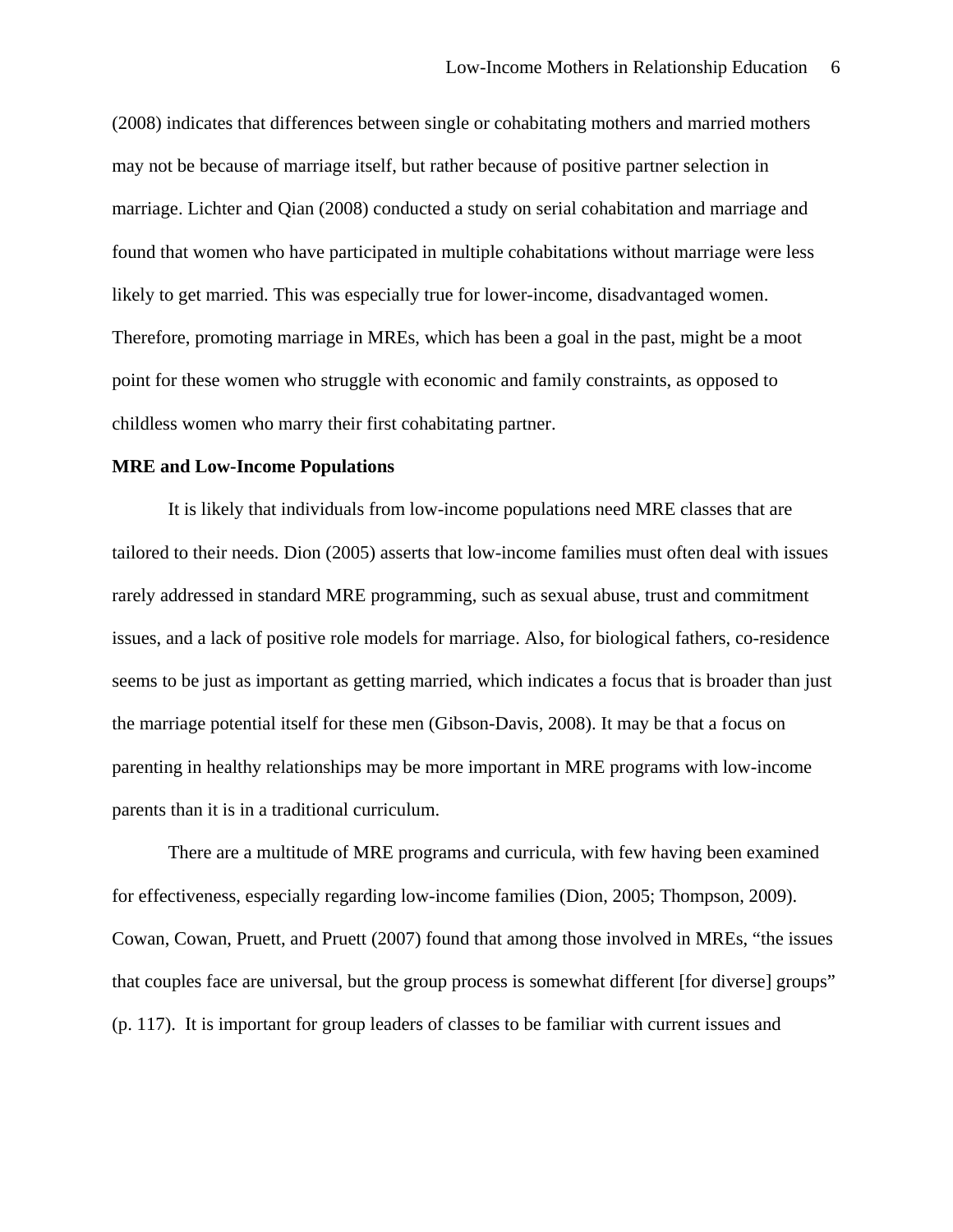challenges among the participants, as well as be flexible in relating to different cultural barriers for healthy relationships (Larson, 2004; Hawkins, Carroll, Doherty, and Willoughby, 2004).

Myrick, Ooms, and Patterson (2009) discussed some of these ideas, such as using stories and examples taken from cultural beliefs and acculturation experiences and using participants' language to better accommodate culturally and economically diverse populations in MREs, specifically single mothers. These alterations however, will most likely take some time to disseminate from the discussion table out to the communities where MREs are taking place. Ooms and Wilson (2004) also give suggestions for improving the design of MREs for lowincome families, which include creating realistic program goals, selecting a target audience, and reaching out to participants in a genuinely supportive way. New curricula and materials are being created as a supplement to the traditional topics of communication and conflict resolution in order to address the lower-income population; however, there are no studies thus far to examine their effectiveness. This research was designed to discover low-income mothers' views on marriage and relationships. In addition, we investigated what was helpful or beneficial to them in the MRE program in which they participated. By gaining understanding of these questions, relationship educators, policy-makers, agencies, and any other professionals associated with MRE programming can make adjustments to better accommodate and reach out to low-income mothers who could benefit from marriage and relationship education.

#### **Methodology**

 Our goal in this project was to represent a specific population in as much detail as possible. We wanted to understand the insider's perspective of going to a relationship education class as a low-income mother. Therefore, we worked from a social constructivist epistemological stance and employed grounded theory methods to answer the research questions. We wanted to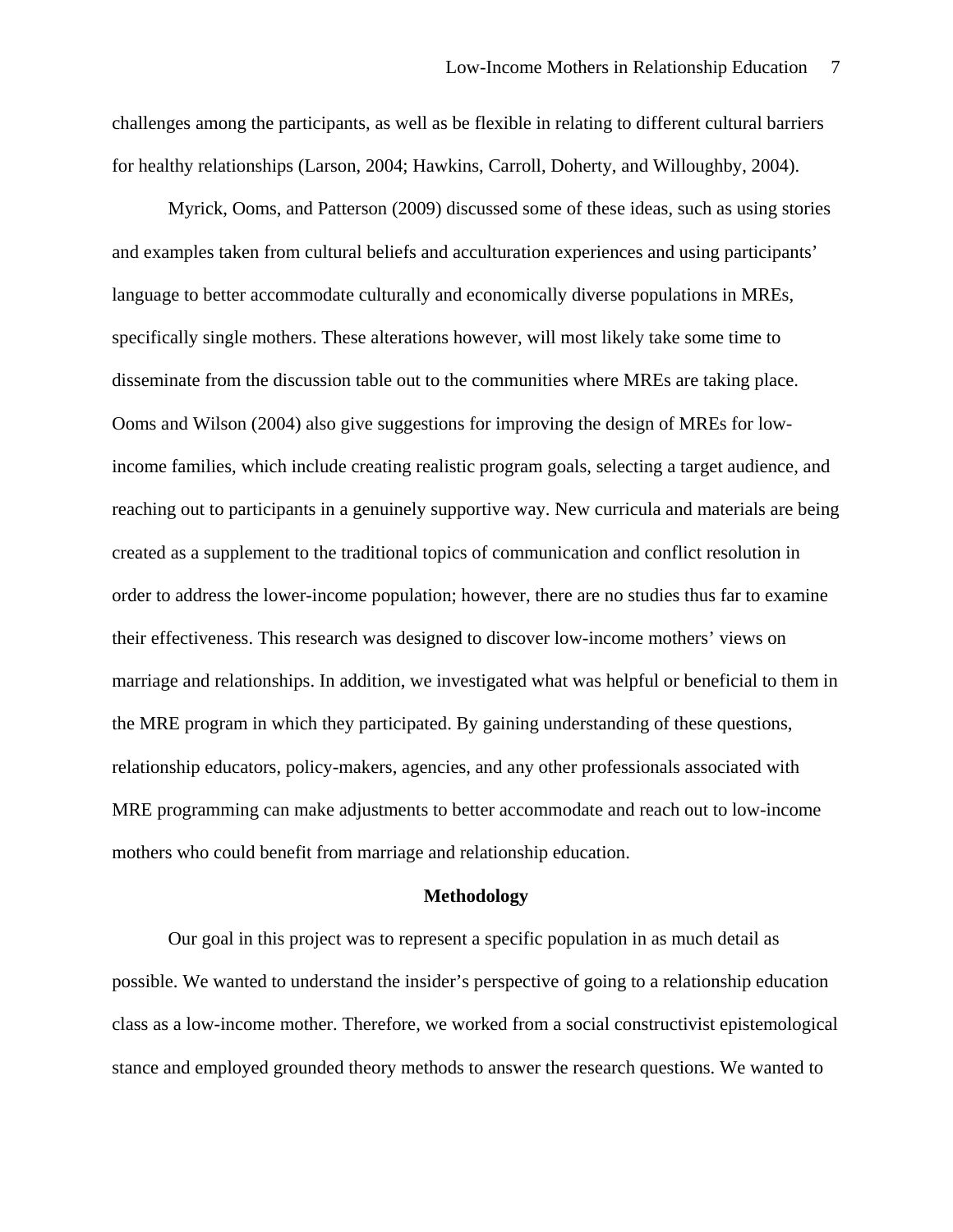"rely as much as possible on the participants' views of the situation" to present detail on this topic (Creswell, 2007, p. 20). These women have unique meanings for marriage, relationships, and MRE, and we analyzed their reports to inductively develop a substantive theory of meaning about this specific experience (Creswell, 2007). Our approach also was influenced by the critical theory perspective, which suggests this type of research can act in an advocacy role for participants, bringing their voices to a realm where they can be heard and make a difference (Daly, 2007). As part of our assertion that our knowledge claims are subjective, we recognize that as researchers we have power as we engaged with participants' experiences. Nevertheless, our goal was to represent and interpret these women's reality as accurately as possible.

# *Sample and Instruments*

 Low-income mothers were recruited to participate in focus groups by the director of an urban-located Healthy Marriage Development Program (HMDP) site and a research assistant from a large southwestern University. They asked for the list of all single mothers and all cohabitating mothers who had participated in an established PREP-based MRE program over the past year. Women were offered a gift card to participate, and ten mothers were randomly selected for each group. However, the list to choose from was generated by the director of the HMDP site, and was quite short (15 and 18 names respectively). Thus, it was difficult to determine how representative the participants of the focus groups were relative to all of the mothers who participated in the program. Even so, the mothers who participated in the two focus groups were quite diverse in age, ethnicity, number of children, and partnership histories. Since a major focus of the study was to understand low-income mothers' views on marriage and relationships, regardless of their relationship status, two focus groups were conducted. One focus group was comprised of seven mothers who were single. Of those seven women, 4 women were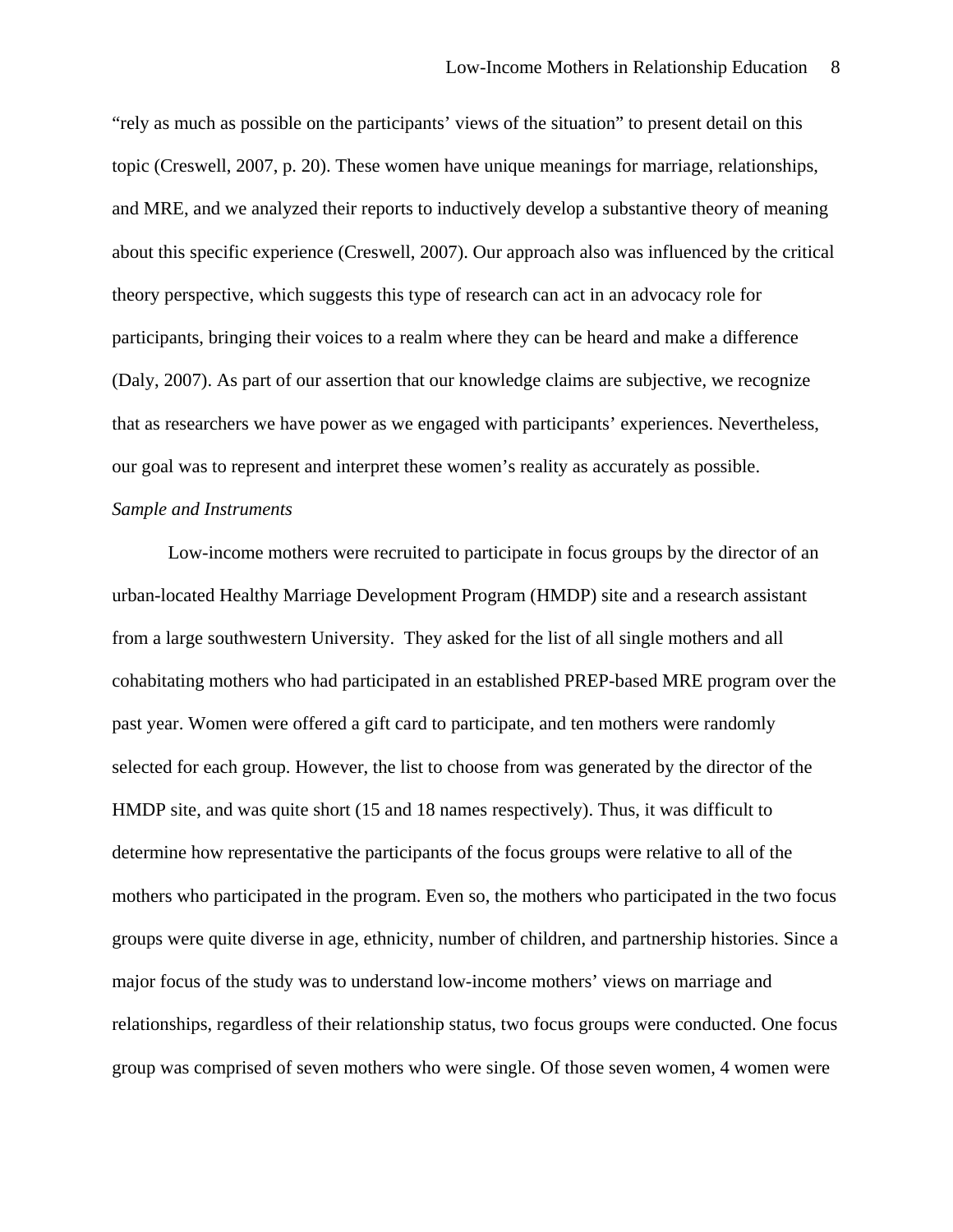African-American, 2 were Hispanic, and 1 was White. The other focus group consisted of seven mothers (3 African-American, 3 Hispanic, 1 White) who were in cohabitating or married relationships when they participated in the MRE program. The focus groups were audio-taped and transcribed, and the transcripts were used for data analysis.

#### *Procedures and Data Analysis Methods*

We followed standard procedures for conducting grounded theory research as derived from Creswell (2007) and Corbin and Strauss (2008). First, we determined grounded theory to be the best fit for these research questions since we hoped to present the phenomena regarding marriage, cohabitation, and children outside of marriage among lower-income populations in a tentative theory. Second, interviews were conducted with the two focus groups in an effort to understand mothers' experiences in relationships and MRE programs. Then, the interviews were transcribed and read by a team of researchers to become familiar with the data. This began the process of open coding, which involved a close reading of the data that included labeling the text according to conceptual ideas and meanings. During the open coding process, questions were asked about the emerging phenomena, including: What caused this phenomenon to occur? (causal conditions), What strategies were used during the process? (strategies), and: What effect occurred? (consequences). Next, the multiple concepts and codes were organized into broader categories of information.

This process, known as axial coding, also involved refining the definitions of the concepts and deciding how they could fit together conceptually. In general, the analysis involved "fracturing" the data into many different types of codes, and then reconfiguring these segments into fewer categories, and ultimately a model. In each category there were subcategories that depicted the components of the broader category. In the final coding stage (selective coding) the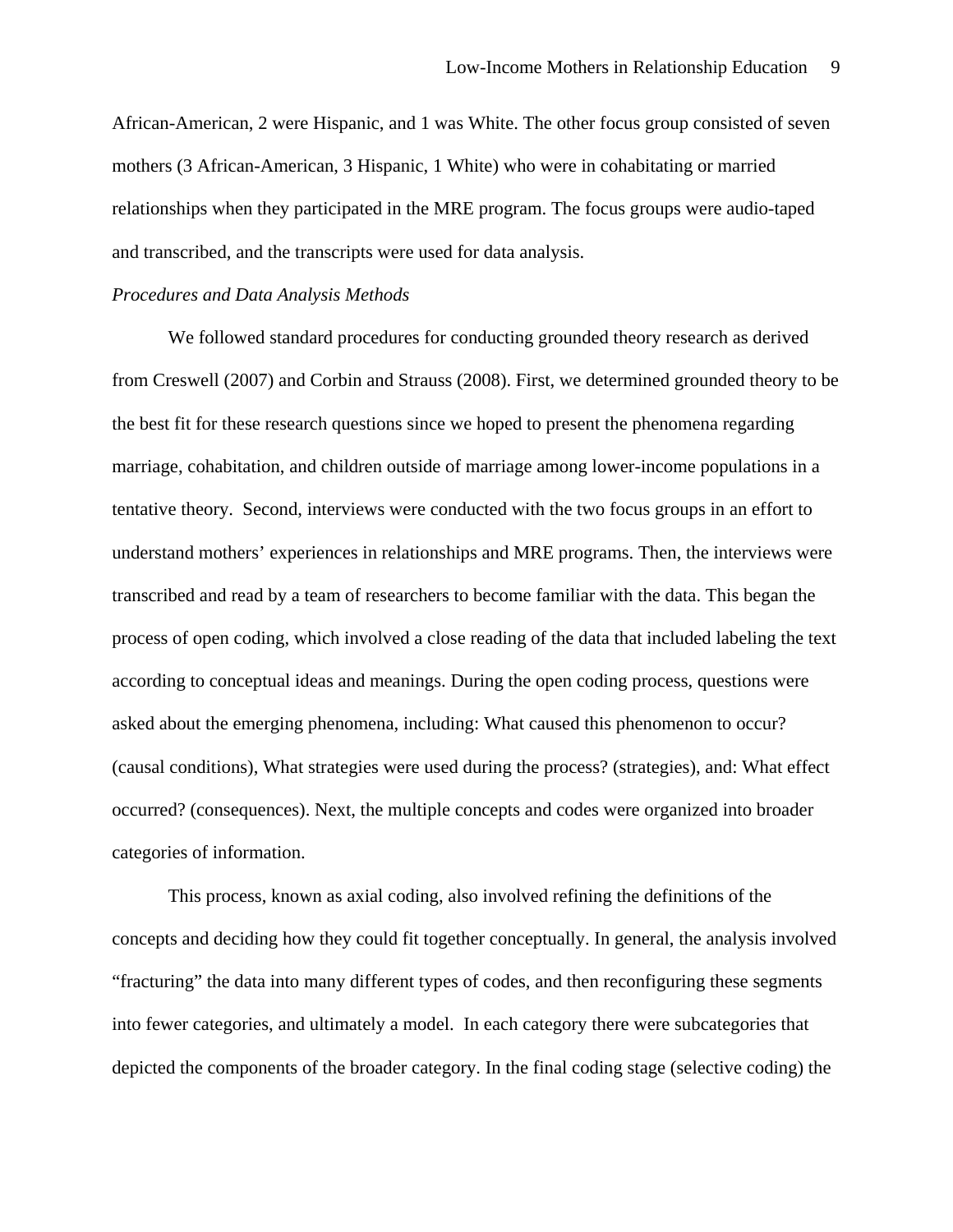categories and concepts were arranged into a model with a core phenomenon, causal conditions, specific strategies, context and intervening conditions, and the consequences. From this visual diagram and coding, we were be able to write a narrative storyline describing the phenomenon and connecting the concepts and themes that emerged throughout the analysis process.

#### **Ethical Considerations and Reflexivity**

 We used rigorous grounded theory methods and upheld ethical research standards and practices (e.g., having IRB approval) throughout this process. We maintained confidentiality of study participants by using fictitious names in the transcripts and discarding the audio files used for transcription from the focus groups. Research consent forms were signed by all participants. We followed standard validation procedures for grounded theory. For example, the researchers attempted to approach the data with a "beginner's mind," without preconceived notions about this population or the constructs of interest. This involved acknowledging our roles as researchers, our gaps in understanding this population, and our assumptions about the process. For example, since marriage was a central construct in this study, the researchers also were reflexive in regard to their beliefs about marriage and relationships, and how this may play into the analytic process. Multiple coders were used, memos were kept of the analytic decisions, and the analysis was presented to an internal auditor for review.

#### **Results**

 Early in the coding process it became clear that there were two primary types of themes emerging: the first was how these women were affected by the relationship education course they were in, and second was what they believed about marriage and relationships in general. There was an overall sense that the MRE classes were helpful and enjoyed by a majority of the women who participated; however, there also seemed to be a disbelief in or a hopeless feeling regarding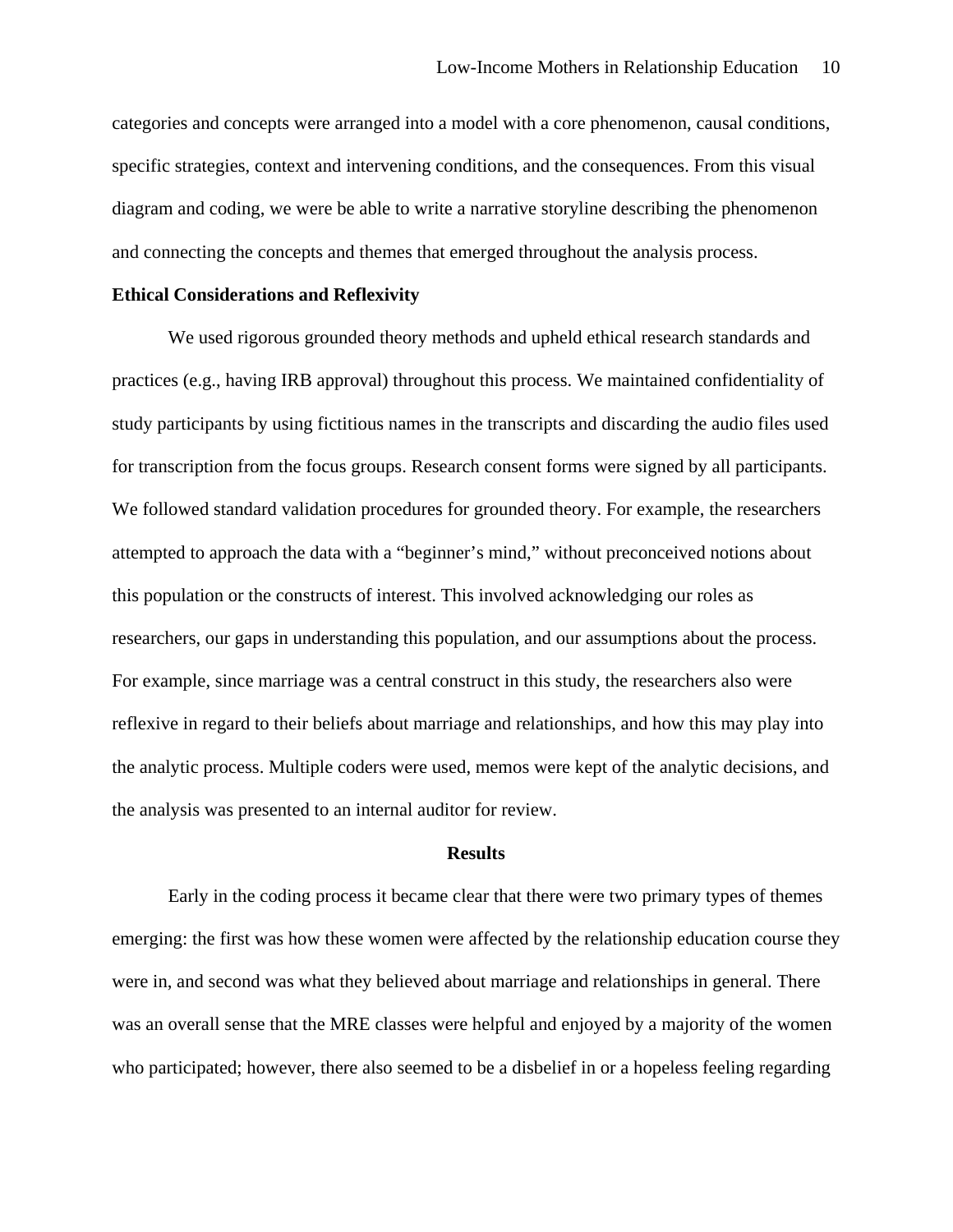marriage. There appeared to be a dichotomy of thought when these women reflected about marriage, which was split into how marriage is in real life and how marriage is 'supposed to be.'

 As the participants spoke about ideal marriages and their own realities regarding marriage and relationships, there seemed to be conflicting attitudes and beliefs. Some appeared to have a clear picture of what a good marriage would look like, but regarded the image as if it were unreachable. As we sought to further understand this dichotomous relationship, we found that the participants' identities and past experiences appeared to have a strong influence in their beliefs about marriage. These past experiences seemed to be preventing any hope for change or the possibility of ever being in an ideal marriage. Despite these past experiences, these women continued to express a desire to have a better life and to be in a good relationship. However, the wall put up by these past experiences seemed to prevent new ideas regarding marriage in these women's romantic relationships or conceptualizations of possible future relationships.

 We determined that participants' past experiences could be divided into three major areas: 1) a narrative of survival and empowerment, 2) good and bad examples from participants' families-of-origin and close friends, and 3) betrayal by, and lack of trust in men. Being a survivor and an independent woman and mother seemed to result from a sense of making it through past broken relationships and family-of-origin experiences. Family-of-origin experiences of these participants were not made up of solely bad examples of marriage and relationships, but consisted of some good examples as well. The bad examples seemed to contribute to a lack of trust in men and hopeless beliefs about marriage, while the good examples appeared to help define what they considered to be ideal marriages. The general lack of trust in men seemed to be a consensus across the group of participants and appeared to be a belief generated from and woven throughout the past experiences of these women.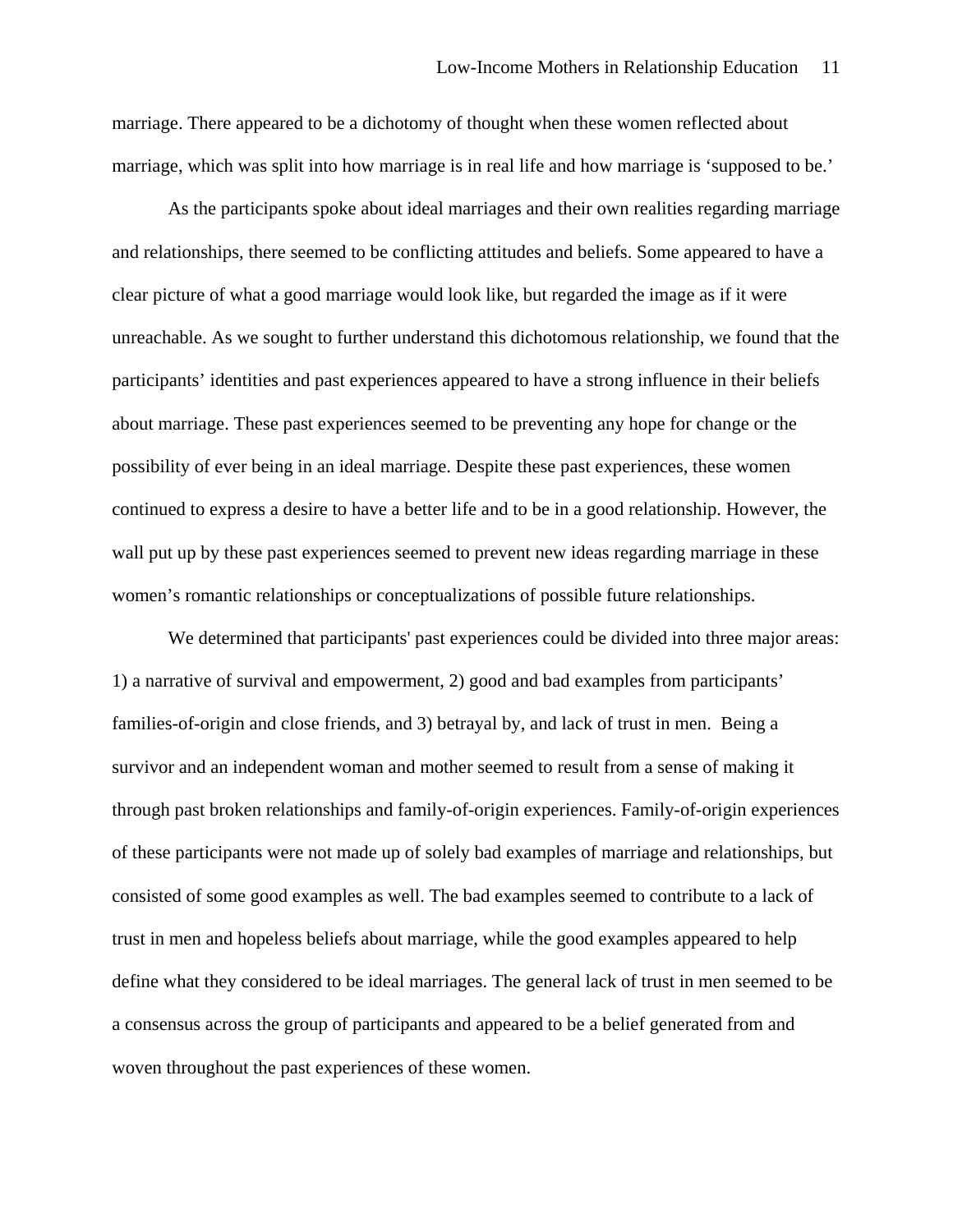Figure 1 shows the final model with the categories and concepts arranged in relationship to each other. Each concept will be explained and illustrated by quotes from the participants.

## **[Figure 1 about Here]**

### **MRE Experiences**

 As mentioned, all of the themes associated with these women's identity and past experiences led them to have certain beliefs and attitudes about relationships. These attitudes and beliefs were affected by the experience of the group process in the MRE. Many times these themes overlapped, as women discussed how what they believed intersected with what they learned or heard in the classes. In general, these experiences with the class were in line with what would be expected out of a relationship class, including the importance of social support, communication skills, and marital readiness.

 **Social support***.* Social support was a concept that described some of the reasons these women participated in the MRE classes. They expressed a need for peer support and appreciated how the process helped normalize their life experiences. Social support was also spoken of as means of survival for some of the single mothers. This theme was prominent among these women, despite their commonly expressed attitudes of independence. One woman liked knowing she was not alone and described the sensation of being among women in similar situations: "[I would think], That worked for me too . . . you're not by yourself, you're not alone." Another woman talked about why she came to the MRE:

For me, it was just to be with other people that were like me, that could maybe give me some insight on ways to think of something where it doesn't seem like it's so overwhelming, or other ways to try certain things. My child's very, very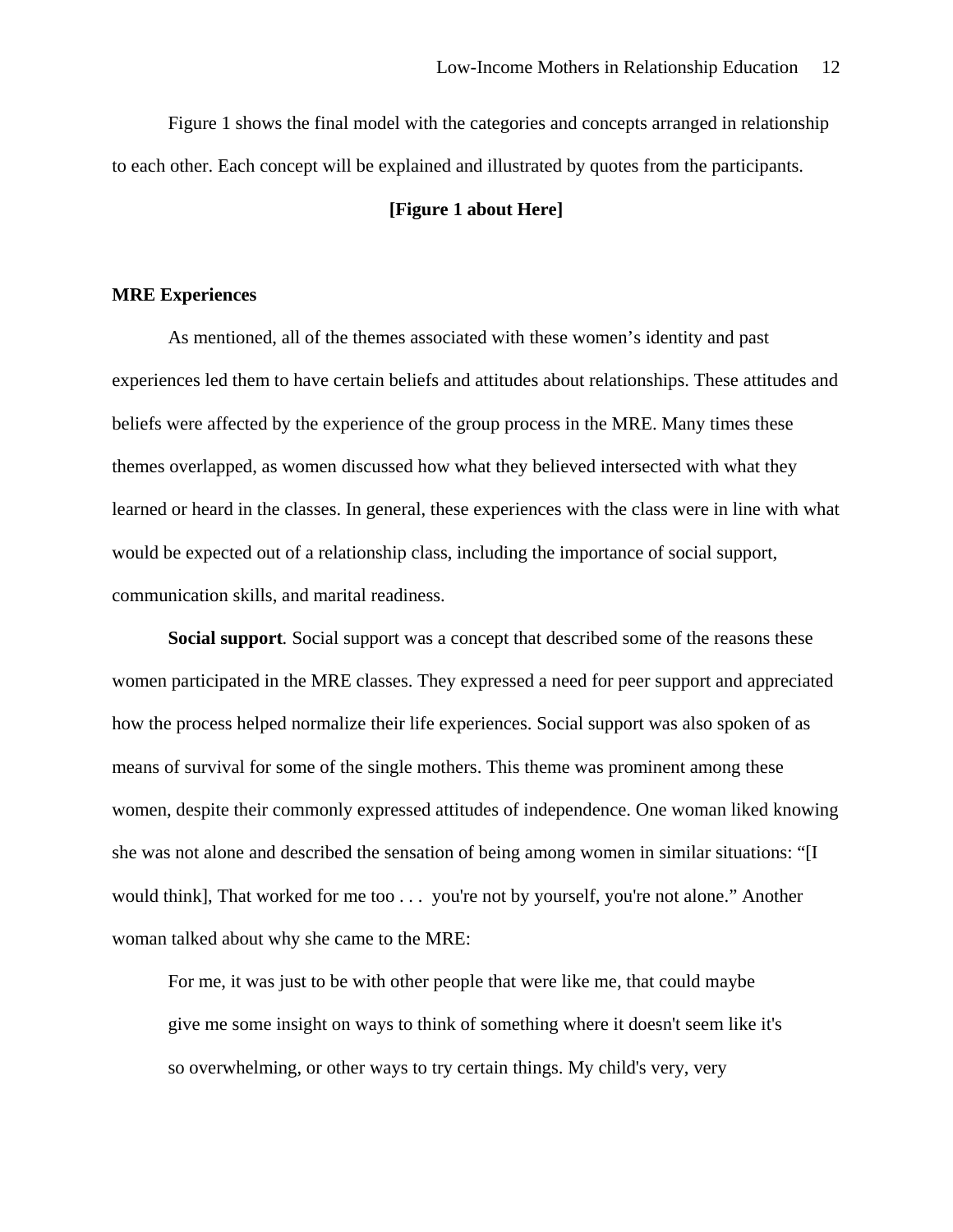overwhelming. …So I needed some other people's insight and input and to build friendships with other people.

One other participant spoke of the support she appreciated getting from couples who were married. She said, "Just listen to some of the things that the married people would do. Sometimes they could just sit back and…help you out a little bit . . . so I kind of know how to handle it when I get there."

**Communication skills***.* The two major communication techniques or skills learned in the MREs as discussed by the participants were cycle de-escalation and speaker-listener. One woman spoke of her new communication skills: "I learned not to escalate. It's like 'sit down, and let's talk about it.'" Some participants used their new skills with each other, which one woman described as learning "to not escalate, because a lot of times you say things that are hurtful."

 Other participants talked about their experiences after learning the speaker/listener technique. One woman said:

I thought I'd learn how to make my husband listen to me, and not just block me out all the time. It did help with that a little bit, because he doesn't listen. But after that, we kind of went through the exercises of the speaker/listener thing and he kind of got it.

Another participant talked about how she liked participating in the MRE, specifically learning new communication skills. She said, "What stuck out was the speaking/listening technique, and I really, really did like that. When I let them speak, and then I speak, and we just might be able to work it out." Another shared how she tends to have a lack of patience, but she has learned to understand others better by listening: "Listening gave me a better ear to be an opener, at least hearing what they were saying." Others talked about how they used the new techniques with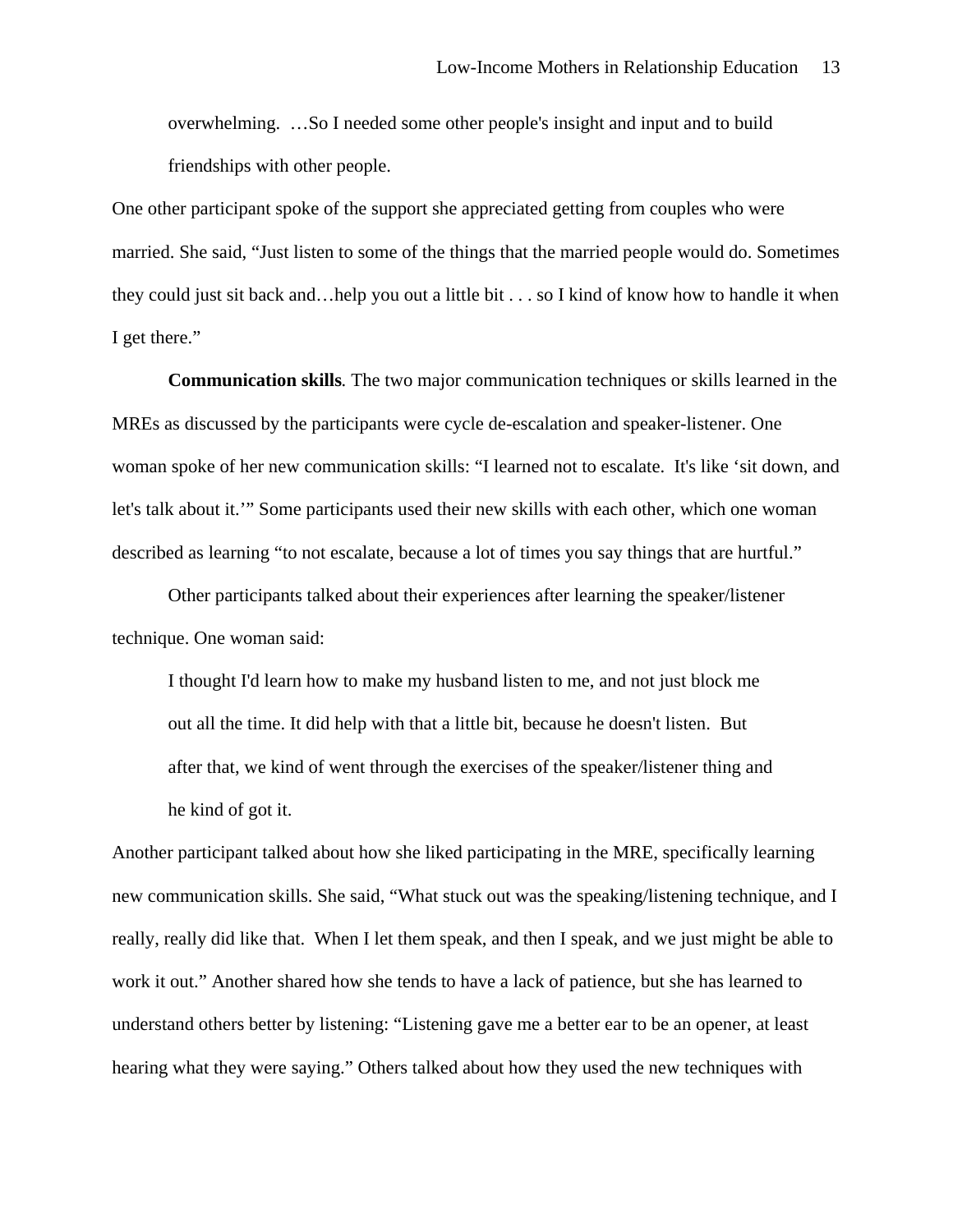their children. One participant described her experience when she said, "I've used the listening with my kids, just give them the opportunity to do the same thing, listen to them, and then repeat it back, and make sure there's eye contact, It's had a drastic improvement on them."

**Marital readiness***.* Participants identified the classes as helping them learn things to help them know if they were ready for marriage. This included coming to grips with past experiences, learning necessary communication skills, and just general maturity. One woman said, "The first is love, in the relationship. And next is communication and trust." Participants spoke of the need to implement their new skills before they were ready for future relationships. Another woman said, "Just because your heart tells you you are ready don't mean you always are ready. You got to know that you are ready. If not, it's just going to go down the drain." One participant commented on the concept of being ready for marriage saying, "If there's one thing I've learned from my past, I'm going to be ready…because it is pointless for you to be struggling already, then you get married to struggle some more." Another woman talked about how the class helped her think about taking the necessary time to get to know a prospective partner:

[Some marriages have] the lying, the cheating, the deceit, the verbal or mental abuse. That's why this class was recommended. You [need to] know someone for a certain amount of time, because after however many months . . . the facade is going to disappear, and then you're going to see the things you didn't see.

#### **Ideals vs. Reality**

The second primary theme from the analysis was the conflicting attitudes and beliefs about marriage. One woman spoke as if she was glad to take part in the MRE, but seemed to stand firm in her previous beliefs about marriage: "It sounds good, but I'm still going to walk out with the attitude that I'm not going to find Mr. Right." Another participant expressed her desire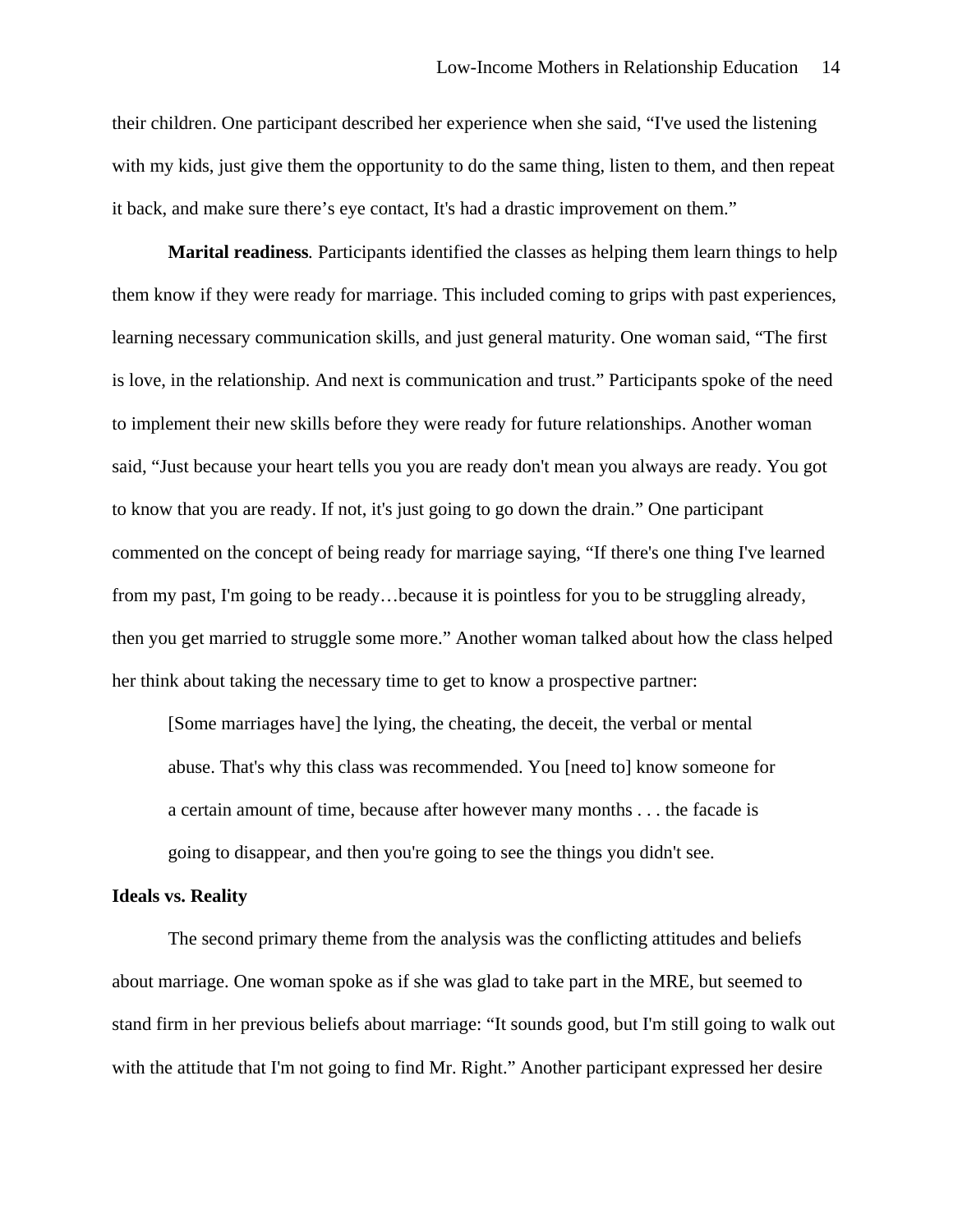for a good marriage, but also her tentativeness about hoping for that: "I want to think that it would be better. I want to think I wouldn't question him. I want to believe that if he vowed to love me… he'd keep his word. And I wouldn't ever have to doubt him." Many had this fear that a good or ideal marriage was unreachable. Others expressed hope, tempered with reality: "I believe there's somebody for everybody. I believe that God doesn't mean for me to be here and to be unhappy or for it to be such a struggle, for me or my son. There's something good for us." One woman said, "They said until death do you part, that's your vows," to which another replied, "They don't believe it, this is 'till you get and hire a lawyer."

One woman did not seem to see a reason for getting married: "I think it's true about what you said, about living together…it's like what do I have to marry that person for, I already did everything else. I already live with that person. I already have kids. It's like, no." Another described the culture of easy divorce as a contributor to the fragility of marriage:

Everybody can think that if they get married, the first thing that goes wrong, they can just split up and be with somebody else . . . They just want to say, 'Let's just not get married. Let's just date.' Something goes wrong, just go to the next one. It's so easy and convenient with people nowadays to not be together, and not work on things, versus sticking it out.

Another participant discussed her justification for not believing in the ideal marriage when she said, "I don't think these days anybody's in it for that long of a haul. I think we live in a disposable world, and they view marriage as something as disposable. If it gets tough, don't worry about sticking it out."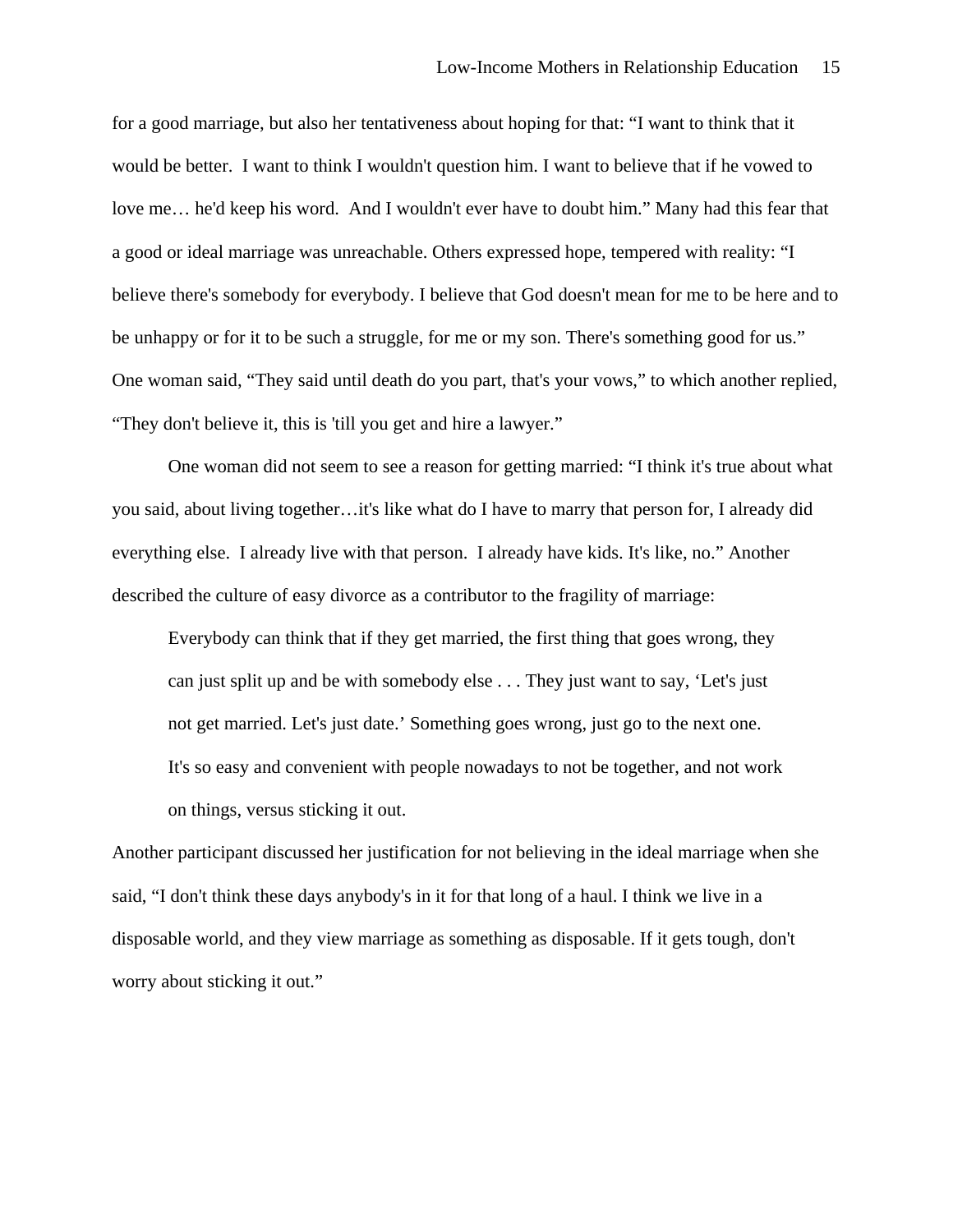Some participants believed in marriage and had seen what they considered to be ideal, but they spoke as if that kind of marriage does not exist anymore. One woman talked about her parents' marriage:

They had us at an early age, but they were married. He always worked two or three jobs just so she would not have to work, and I thought that was beautiful in itself. And they don't make men like that [anymore].

Some participants still held strong to their beliefs about finding one's true love and having a dream wedding. One woman talked about possible future plans and said, "We would like to get married in a church, and have a nice big wedding with family and stuff. We don't have that money right now."

#### **Identity and Past Experiences**

Past experiences and their impact on these women's identities seemed to be the key to understanding their conflicting views about marriage. These past experiences generally were not of good memories or outcomes although positive things were mentioned at times. Past experiences were often described as formative, having a major influence on the ways in which these women saw themselves and their relationship values. For this reason this category includes many concepts that were interactive – both having an identity component, as well as a past experience component. The following concepts include themes that were derived from family-oforigin influences as well as past relationships, and these concepts seemed to be the major contributing factors to a general lack of trust in men. 'Lack of trust' was made into a separate concept simply because there was such a wealth of information from these women expressing this attitude; however, all of the concepts making up the participants' identities and past experiences tended to overlap and were closely connected to one another.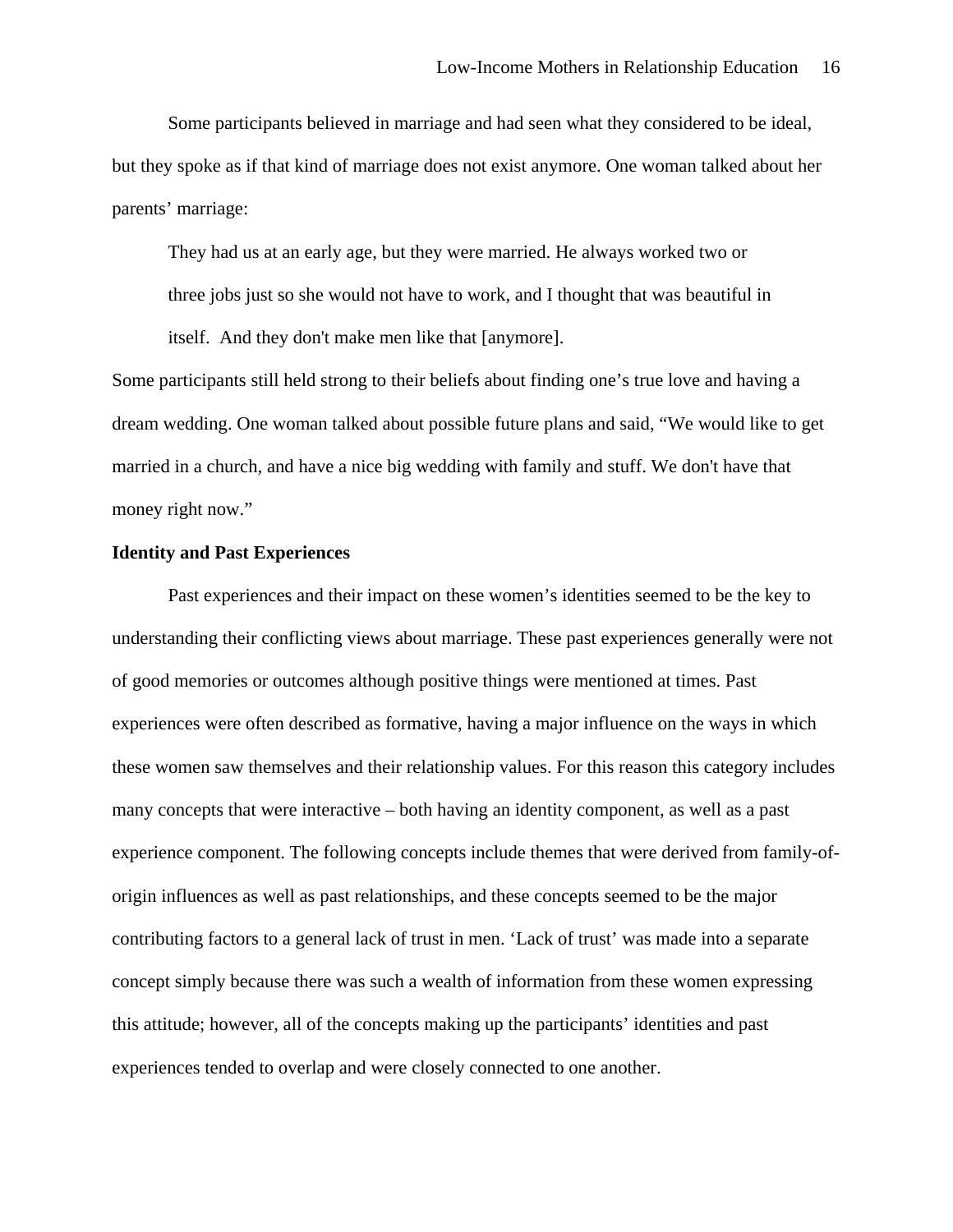Lack of trust. This generally centered around a mistrust of men, which seemed to contribute to a males-versus-females attitude that was common in much of the discussion. Many participants told stories in which men could not be trusted, including stories of infidelity among friends: "[I told my friend], 'We know this dude cheating on you . . . when he calls you and says, 'Where are you?' . . . [he's] finding out where you are--how long you're going to be there, so [he can] cover his tracks." Another woman told a story about a friend in a bad situation:

My friend was in a really bad marriage…and she tells me, "Oh, [husband], he got a new car" and I drive over to her house one day, and I'm seeing this old …Chevy station wagon… and I said "Oh good, he brought home the body mobile!" She's like, "What?" I said, yeah he finally got something big enough to haul off your carcass in when he kills you!" … [he] had a two million dollar life insurance policy out on her. He was literally trying to kill her!

In general there was an attitude that men could not be trusted with anything. Due to the overall mistrust in men, many of these women seemed to have built up protective mechanisms, which had a gender-biased approach. One woman had a 'baseball policy' that she described as "Three strikes, you're out." Others had a general attitude that men needed help and should be the ones to make improvements in their lives. One of the participants expressed a desire for her significantother to change: "[I have] been trying to teach him some things, but maybe he'll learn." It was frequently mentioned that men need to be in the classes. One woman said, "I was in a relationship. He's a wonderful person, but when it comes to relationships, he needs about five classes." Another participant spoke about her significant-other and said, "I think if [Partner] could go to six classes for six months, yeah we could get married."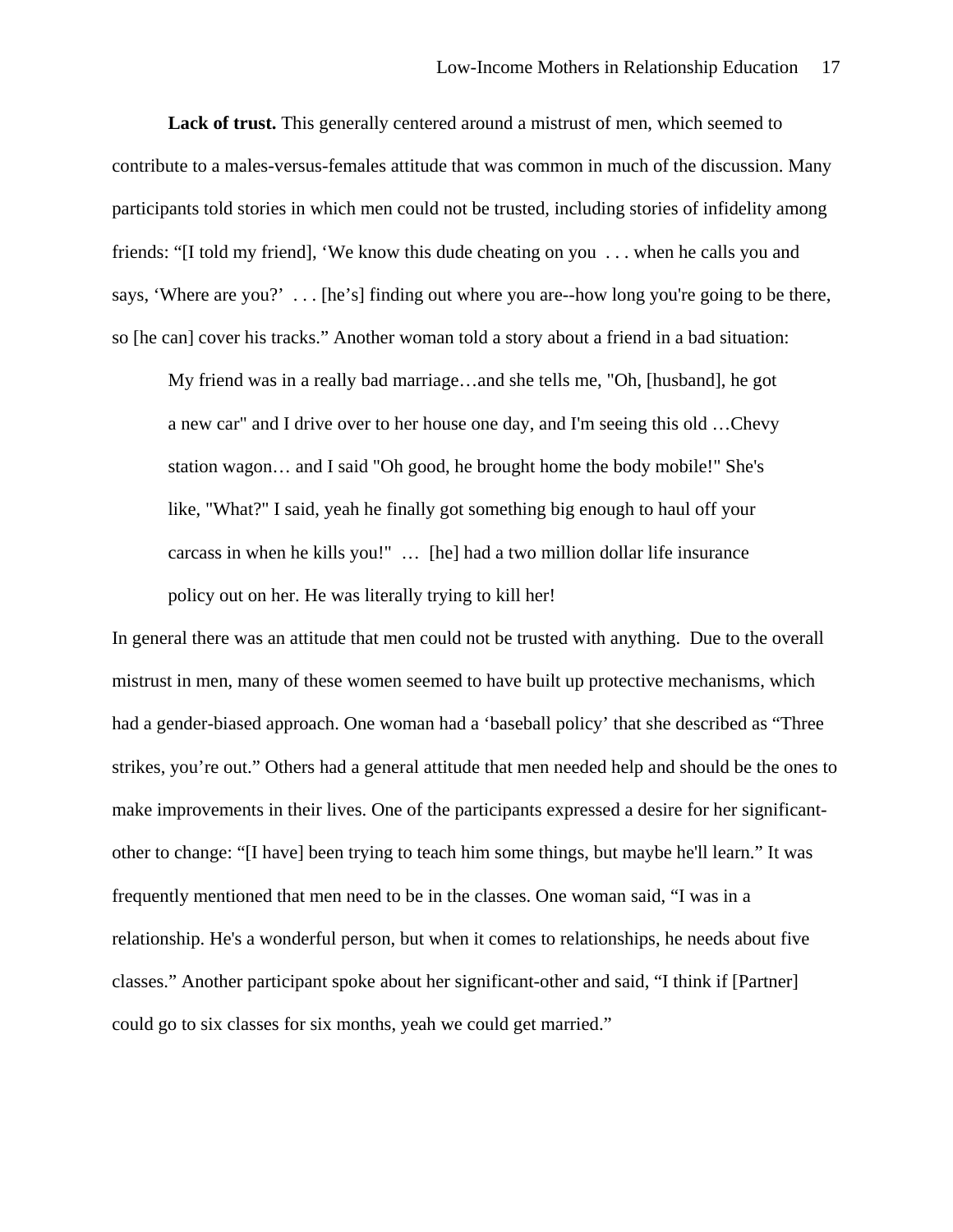One woman felt her past relationships caused her to "build up a brick wall" that would not be easily taken down. Another shared her experiences of being in an abusive relationship and how that opened her eyes to what she viewed as the reality of relationships. She said, "I've had some real doozies. I've had my cheekbone crushed, blood coming out of my ear, and they make you feel like you're getting exactly what you deserve."

**Survivor/Empowerment***.* Many, if not all, of these women showed an independent, survivor-type of worldview and expressed their strength and perseverance through their stories and examples from their mothers or others who were also survivors. One woman spoke of her experiences as a child:

When I was younger, my mom was married; you know I used to see her go through so much with her husband. One time he literally just shot at her, and just burned and missed her this much just past her shoulder and hit the window…I refuse to go through that when I get married . . . And then when you start dating, and you have that first confrontation, it's just done. Man, I'm going through the same thing my momma went through, and I was like I'm not going to do that! I let you go because you are killing me!

One participant identified with her mother who she saw as a survivor: "My momma was a single parent, she raised three of us, and she did an excellent job." Another saw the same: "I run everything, because when I grew up, my mom ran everything." One participant expressed a freedom attached with being an independent woman when she said, "If you had a husband you'd have to answer to someone. You can't, that's how my momma is. She's like, 'I don't feel like answering to anybody, I just want to do what I want to do.'" One other woman discussed the lack of need for marriage because of her independence: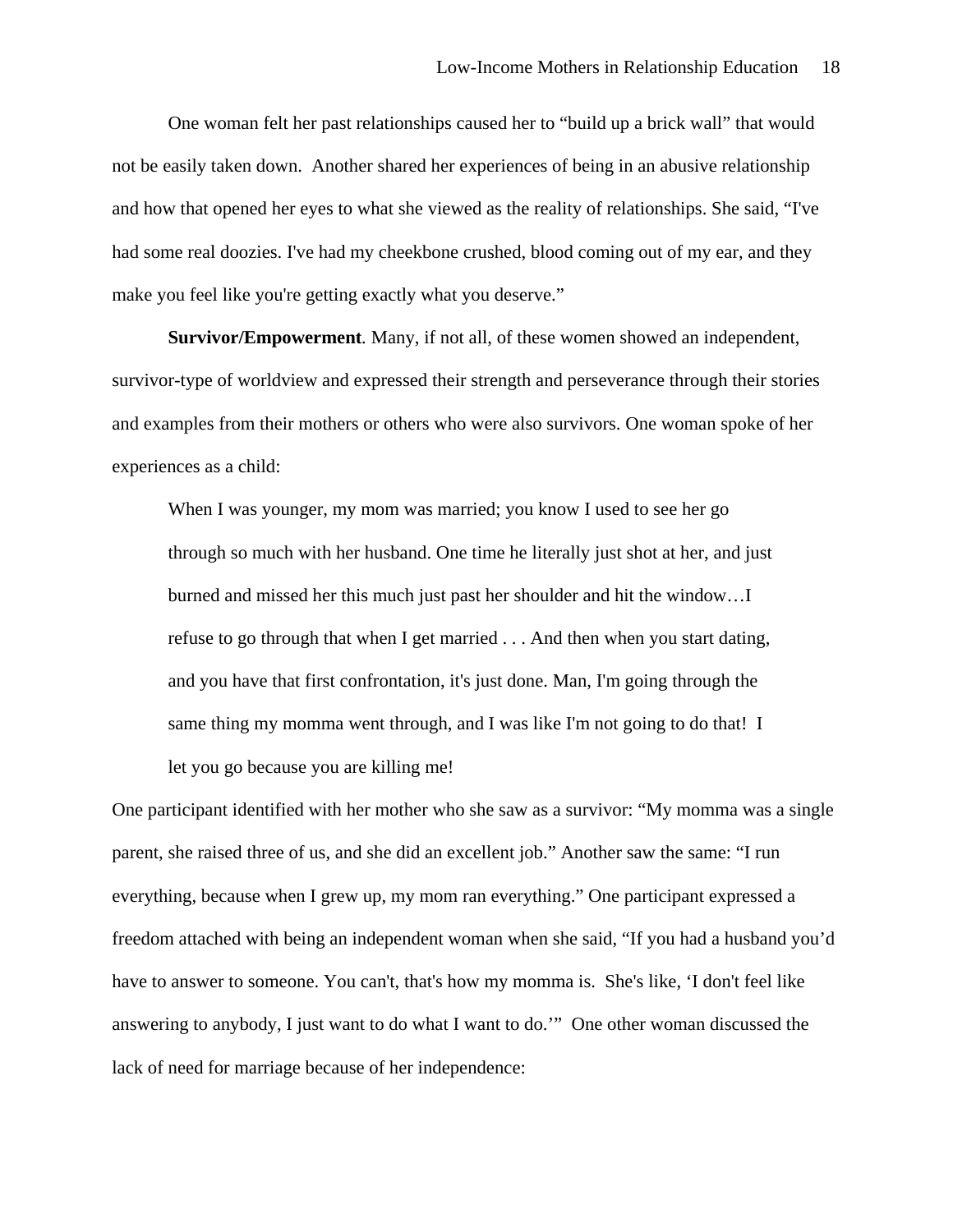You have a lot of single parents that raise their children on they own, and they saw that their mothers could do it, so they did it. They saw their fathers do it, so they feel like they could do it, so, why get married? Why waste that time and that money?

 Empowerment was a concept that not only emerged in relation to the concept of a survivor narrative, but also as one of the take-away points from the MRE for these women. Empowerment in this context deals with independence, exercising self-control, and not settling for less than what these women felt they want and deserve. One mother expressed her stance about her life:

 I have to change my life for my son, and I know that I can -- I cannot just be out thinking I'm having fun. You can't just do that with anybody. You have to make sure that you want this with this person, and that you're going to -- and this person's going to be there too…I know that I have to be there for my child, because my mom was there for me, and my son deserves to have a mom just as good, if not better. I could never be as good as my mom, but she raised me to know that I have to -- and he deserves that… …I can't take it for granted -- be so selfish -- I have to be serious. You have to grow up. You've got to be focused.

Another woman talked about how she used to think she needed to be in a relationship but has learned that she cannot settle simply because she needs help raising her children. She said, "My whole thing was, my expectations, not to settle, and not just go for anything... I want somebody to help me…I feel like I'm struggling with these two kids, I need some help. But just not to settle."

**Bad examples***.* Although many women drew strength from examples they witnessed in their lives, many of them similarly saw bad examples they did not want to have in their lives.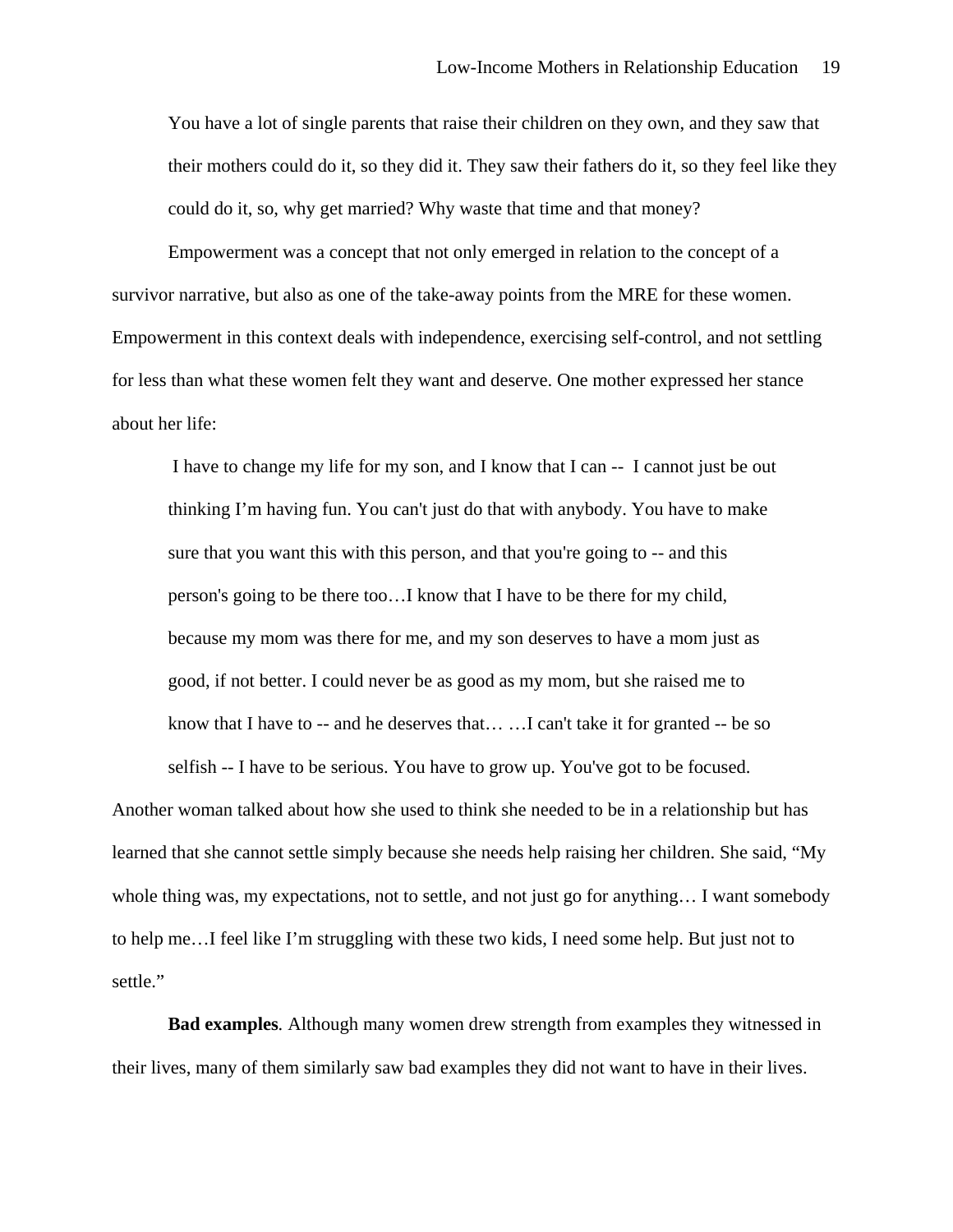They described hurtful patterns or cycles that they wanted to avoid in their own families. One woman said:

All my friends, they're raised in families where it's only one parent, and it's their mom. I have more examples of bad relationships than good ones. So, for me like you said, it's -- when you do stuff in front of your kids, they're paying attention…if they see nothing else, they're going to assume it's normal.

Another woman said: "My grandmother is divorced. My mother is divorced. And I'm divorced. It's like one chain." One participant seemed to feel as if the bad patterns of previous generations were tainting others' views of her as a mother: "His mom is so used to having to raise grandkids, she keeps thinking I'm going to mess up, and she's going to have raise them."

One of the most important aspects about breaking these bad patterns was that these mothers wanted a better life and a better example for their children. One mother stated this clearly by saying, "I'm trying to make good examples for my daughter…so that way she doesn't have to fall in the habit of following all the bad examples." Another woman talked about the importance of showing her daughter a good example of marriage. She said:

Me and her dad would have to be able to show a good example. Because what's the point of being married, if you're going through the same drama you had when you weren't married? You're just showing them, 'hey, here's a bad situation. But now we're stuck together until we can hem out some money for a divorce.' So, I want to make sure that if I get married, I'm going to give her a good example. And she'll know, 'well hey, this is secure'.

**Good examples***.* Participants also talked about good examples from their families-oforigin. These good examples seemed to be linked with what they consider to be ideal marriages.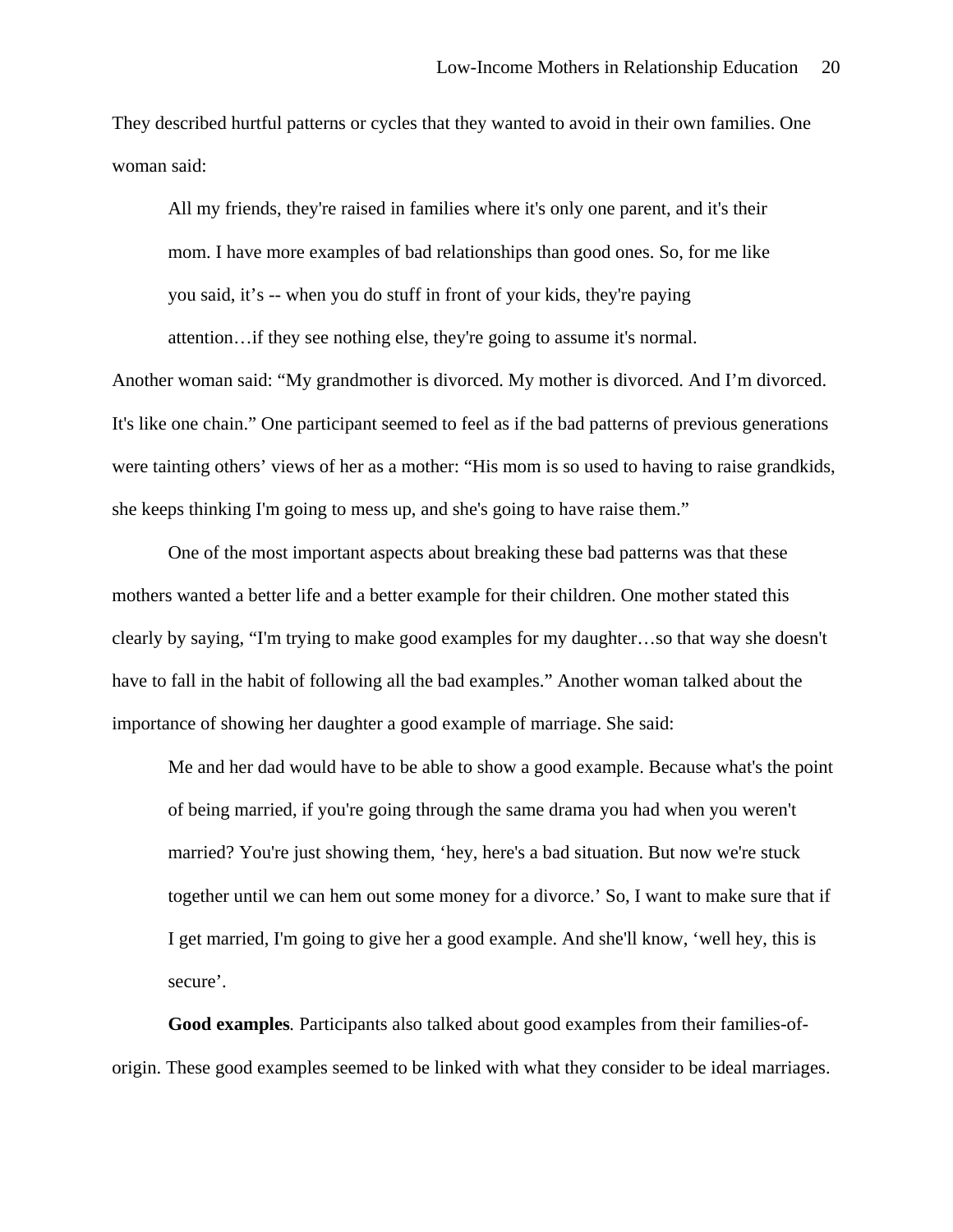One woman shared about her grandparents' marriage and said, "My grandmother always tells me, she's been married for fifty-three years, and she said her marriage was not perfect the whole fifty-three. It took awhile for them to get to know each other." Another talked about how her parents had a good marriage when she was growing up: "That's how I was raised, with my mom and my dad…. [They] have this thing, that's what I want for my kids." Speaking of the ideal marriage her parents had, another woman said:

I think my parents were in an ideal marriage, because he was old fashioned . . . and he made the money. She stayed at home. He didn't want anyone else keeping us. And he would come home. They don't make men like that anymore -- he would come and give her his whole paycheck, and she paid all the bills, and she did all the cooking, and she did all the ironing, and she did all the cleaning. And in his last days…she sat by his side, 100%. She never left him.

One of the 'side effects' of having good examples, that in turn portrayed an ideal marriage to these women, is the concept of having expected timelines for their lives. It seemed that many of these women consider themselves to have broken this expected chain of life events, which has contributed to this feeling of hopelessness toward marriage. It is as if some have the attitude of—'I've messed up, now what?' One participant talked about her expectations that had been broken when she said, "Well, because my ideal marriage would be to be married to the guy that fathered my kids and we'd be in love, and it seems like it's washed down the drain." Another woman talked about how her mother had set expectations for her to not cohabitate before marriage, but that society seems to have changed the timeline making it "so easy for us to live together, and be done with it, and not get married."

### **Discussion**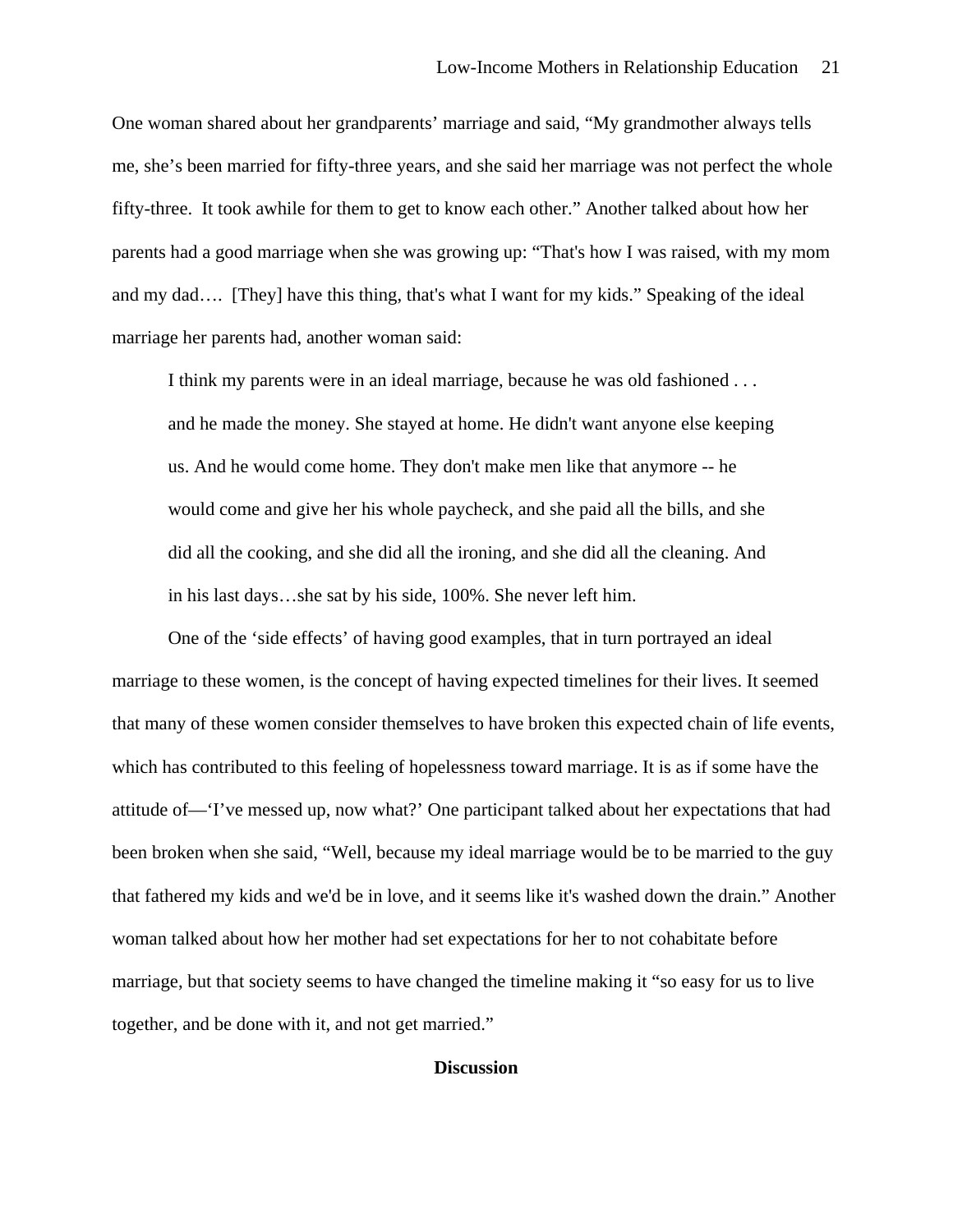The purpose of this study was to examine the experience of low-income mothers who participated in MRE classes. According to our findings, the major benefits of MRE classes to low-income mothers are social support, communication skill-building, and learning about marital readiness. These findings are similar to Dion's (2005) in that social support is a key aspect of MREs, especially when holding classes with members of similar backgrounds and life stages. The social support of the MRE group not only helped to normalize participants' experiences but encouraged them with help from one another. The communication skill-building seems to be a primary piece in most MREs, as mentioned by Larson (2004). Although this may seem common in most relationship classes, communication skill-building continues to be an important aspect in working on and maintaining stable relationships. The MRE classes these mothers participated in also seemed to affirm their beliefs about marital readiness. There seemed to be a consensus in this group of women that being ready—physically, emotionally, and financially—for marriage is of vast importance, especially to avoid repeating mistakes from their pasts.

 We found that the participants had mixed beliefs and attitudes regarding their expectations about marriage. There appeared to be conflicting thoughts about what an ideal marriage looks like and what a real marriage is. Although some of these women were able to describe their ideal marriage, few, if any, seemed to think it was possible. The participants displayed an overwhelming lack of trust in men, which seemed to originate from past experiences in romantic relationships and/or in their families-of-origin. Any good examples these women were shown from their families and friends were few but appeared to be held as ideal, while the bad examples were more plentiful and were held as the standard or the reality of marriage—a reality most did not want.

#### **Implications for MRE Programming**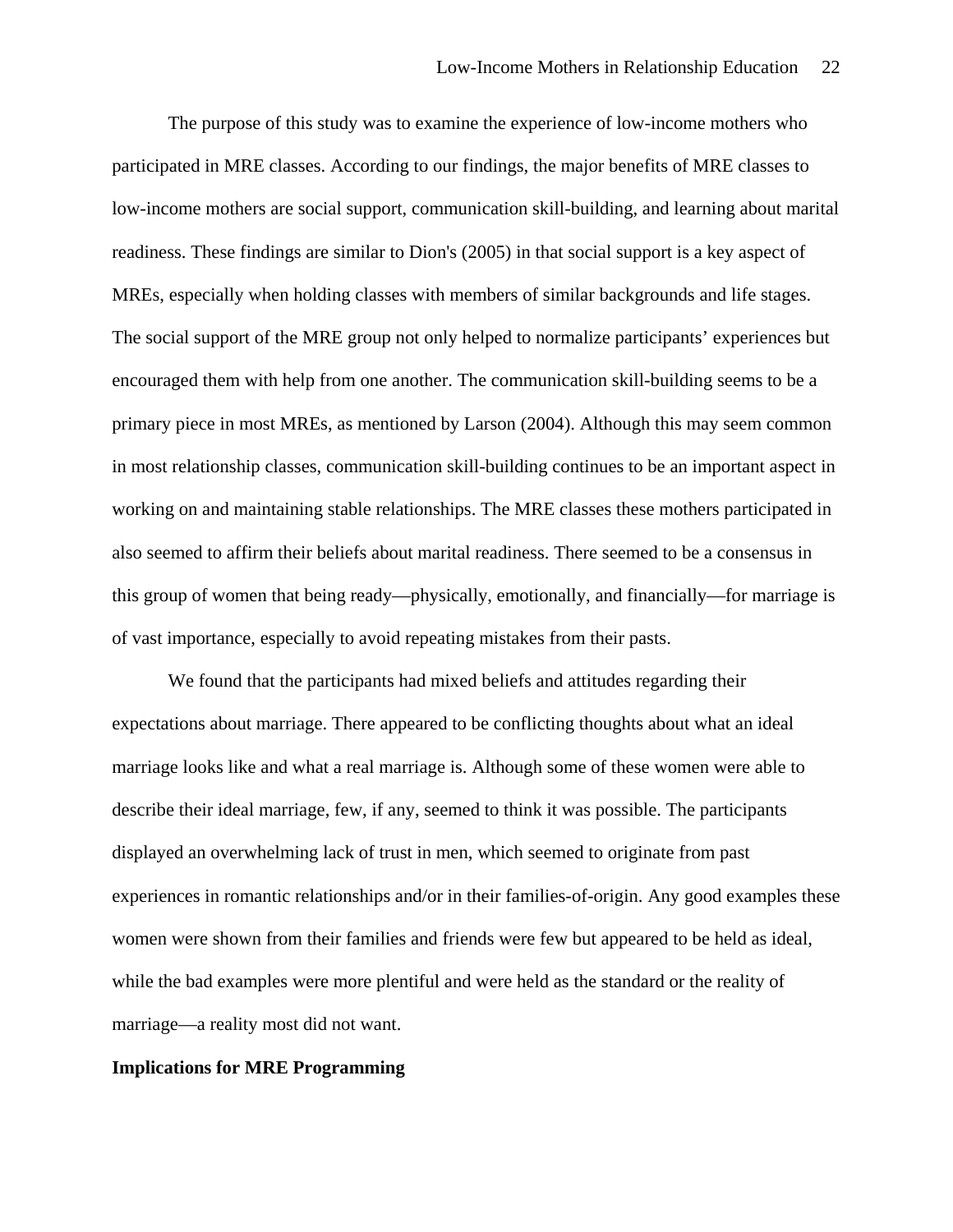This study confirms that social support, communication skill-building, and discussing marital readiness are important components in curricula presented to low-income women. However, other areas regarding the participants' views and beliefs about marriage and relationships could be addressed as well. Also, it may be helpful to address the general lack of trust in men with these women, which could involve being aware of where it comes from and how to cope with this experience, as well as how this lack of trust effects the interactions in current and future relationships. There are empowering aspects of MREs that seem to have been helpful to these women, and we suggest empowerment be a more central aspect of these classes. With all the past experiences discussed by these women, including good and bad examples of relationships, we see a need for empowerment of these women to break bad cycles and familyof-origin patterns and persevere in pursuing good examples.

Many MRE curricula emphasize the importance of strengthening communication and conflict resolution skills. Some also highlight the importance of normalizing the realities of longterm committed relationships, emphasizing that the novelty of early stage love and infatuation will fade over time and different types of love enter into the relationship as couples grow closer together. The participants in the current MRE highlighted the differences between the ideal marriage, or the fantasy of what marriage could be, against the reality of their situations, which involves the fact that there were very few long-term committed love relationships around them upon which to model their own relationships. Given the reported dismal outlook of long-term (marital) loving relationships, it is not surprising most of these women felt the ideal was out of reach.

MRE educators targeting this population would be wise to devote specific time and attention to discussing the ideal vs. realistic images of long-term committed loving relationships.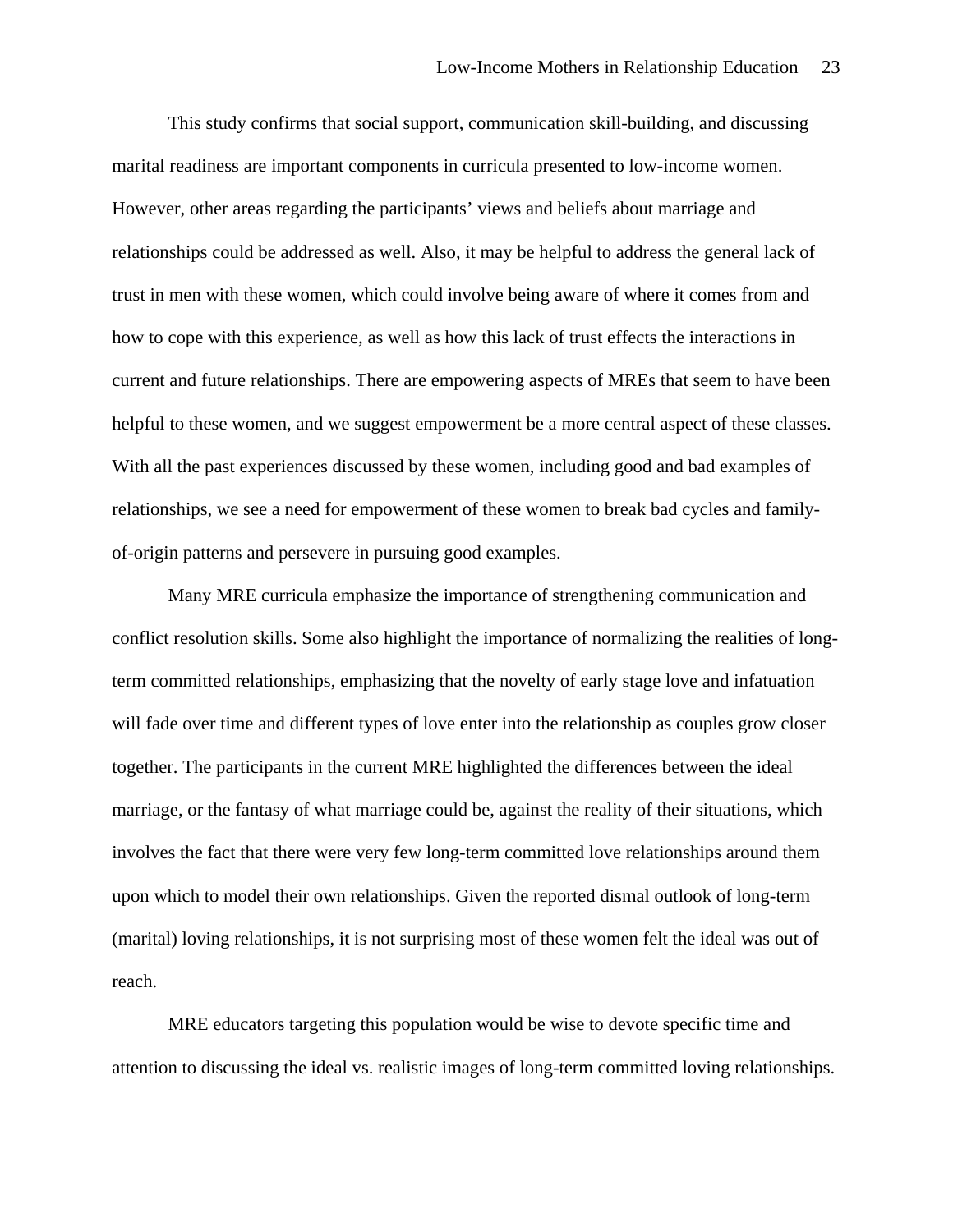We recommend an infusion of these discussions so that participants in this particular demographic understand that the facilitators have a firm grasp of the realities of their situation. We also recommend that facilitators come from the same social and ethnic group as the majority of the participants so that any barriers associated with understanding the cultural "lay of the land" can be minimized. Facilitators should also be "believers" in the cause. They should be people who hold out hope that the ideal, or that a significant portion of the "ideal" can be achieved and that there is a real benefit to women and children who have access to a healthy love relationship. However, we caution that when providing MRE for people in this particular demographic (lower-income mothers), simply highlighting the fact that there is a chasm between the "ideal" and the "realistic" is not enough.

Our review of the data indicated that a considerable hurdle for many of these women is a lack of trust in men. Both personal experiences, as well as observing family members' experiences with men, resulted in decreased expectations from men in committed relationships. There might be benefit in translating key elements of relational therapeutic models, such as Emotionally Focused Therapy (EFT) to an MRE format for individuals in this particular demographic where "lack of trust" was expressed as a major barrier to forming and sustaining healthy long-term love relationships. Application of EFT in an MRE format might focus on educating participants about love relationships and attachment patterns, how these patterns are formed, and how they become set in our minds and are applied to our everyday interactions with loved ones (e.g., working models). Additionally, participants could learn how attachment injuries occur and how couples can rise above these injuries in a safe and healing environment in order to create stronger and longer lasting connections with one another.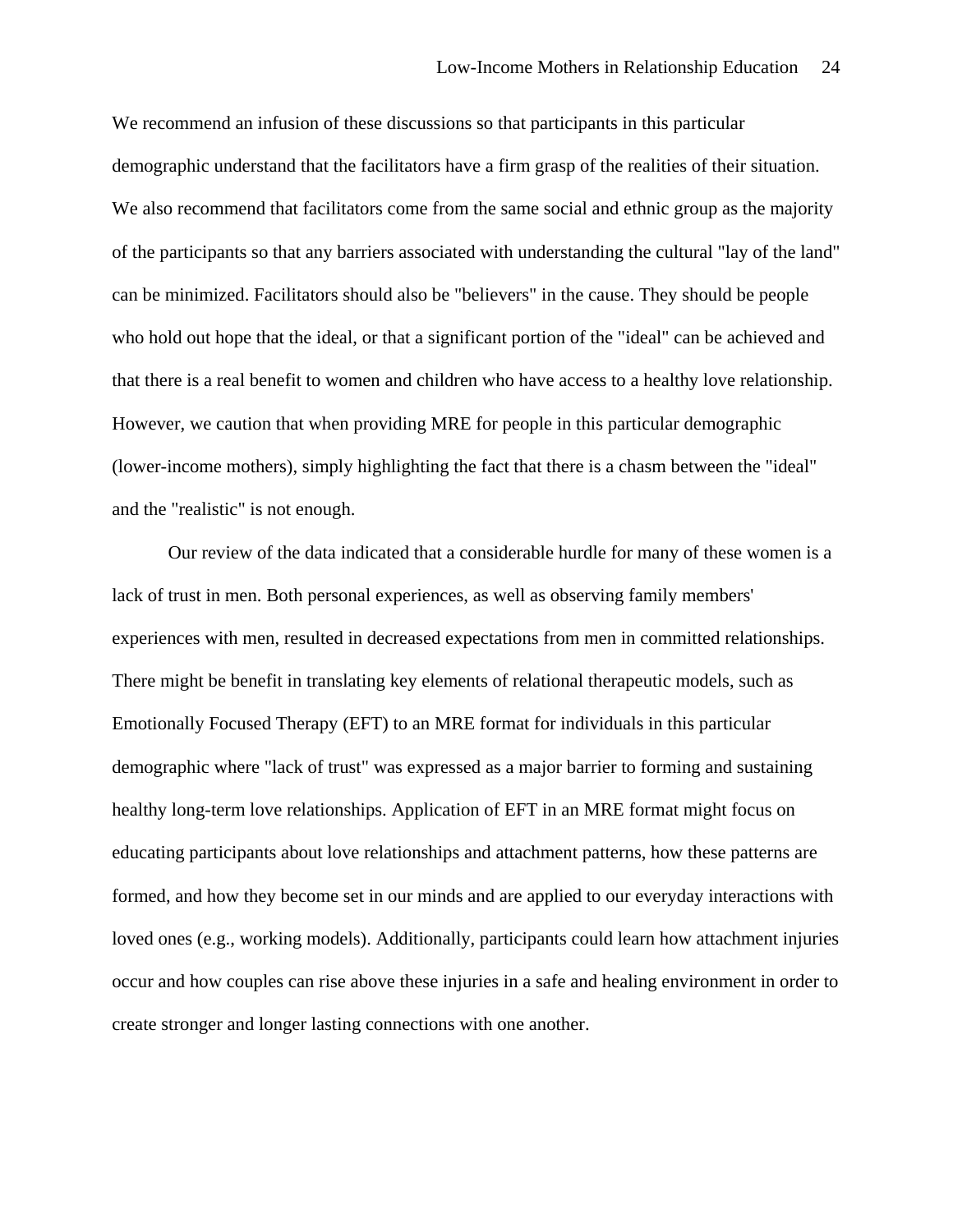One of the findings of this study that was mentioned in a cursory manner was that some of these mothers had applied the skills they had acquired in the MRE to interactions with their children. This is similar to a finding by Daire et al (in press) who discovered that a group of older Hispanic participants in an MRE reported sharing their new communication skills and knowledge with their adult children who were experiencing relational distress. It is too early to declare with any confidence that the MRE is having a "ripple effect" in affecting the relationships between parents and children, but this is something that needs to be attended to in future research. Are there ripple effects that occur for people who receive MREs? If so, how great are these (how much information is transferred)? and, In what direction do they travel (who specifically benefits)? Applying systems or other relational theories could be valuable in addressing these questions.

#### **Limitations and Future Directions**

 The data used for this study consisted of information gathered as a part of a grant and later analyzed. We were limited in our ability to select participants based on potential for "theoretical sampling" (Strauss & Corbin, 2008) and were also limited to the focus group data, rather than following up with typical member checking procedures with participants. Another limitation was the small number of participants in the focus groups. Grounded theory methodology typically suggests that studies have 20-30 participants, and we were well short of that. It would obviously be helpful to replicate these types of interviews with other low-income mothers to see if their experiences and expectations were similar to those in this study.

An additional limitation was the group dynamics during the focus groups. It is always a risk in focus groups that the "group mentality" during data collection will shape the data in regard to the comfort level of the group members to express themselves genuinely (e.g., Busby et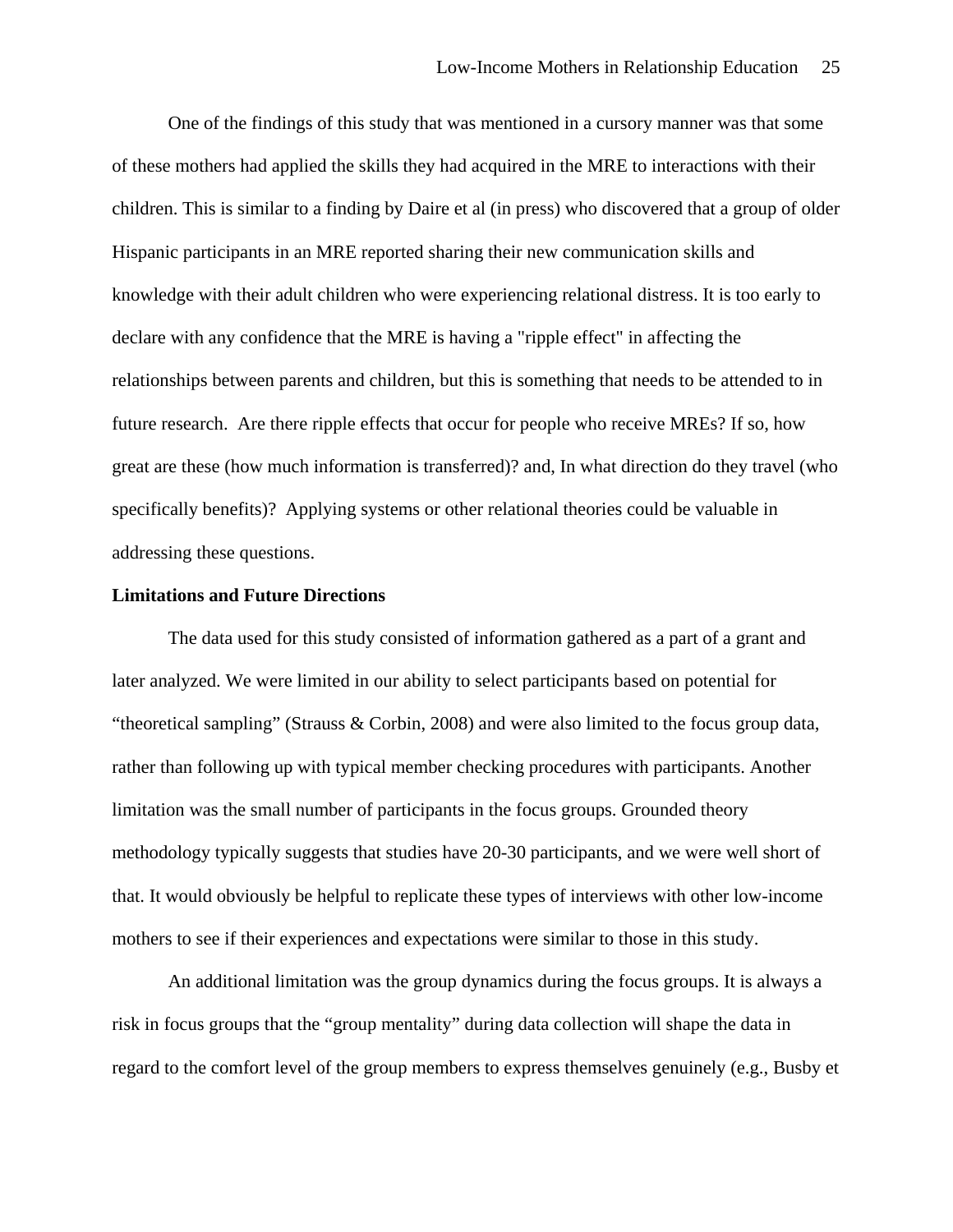al., 2006). In future research, it could also be helpful to measure what stage of change the participants are in when beginning an MRE in order to determine its effectiveness based on whether the participants are genuinely ready and open for changes in their lives.

The sampling methods for this study posed a risk to internal validity. One of the focus groups was conducted with single mothers while the other focus group consisted of mothers who identified as being "in a relationship" with most in cohabitating relationships. The common theme for both groups, however, was that they all qualified as "low-income," and each woman was identified as part of a "minority" population. It is possible that these mothers have very different experiences of the world and love relationships. However, the participants' shared experiences of being minority women who are embedded in a culture of poverty was of primary concern for this study. We know so little about low-income minorities' experiences in MREs that this study makes a modest contribution to our knowledge about how to engage this population. It also suggests that MREs can be a suitable place for these women to find support and gain skills that can benefit them in current and future relationships. Future research could work with more robust samples to help address these important questions in more depth.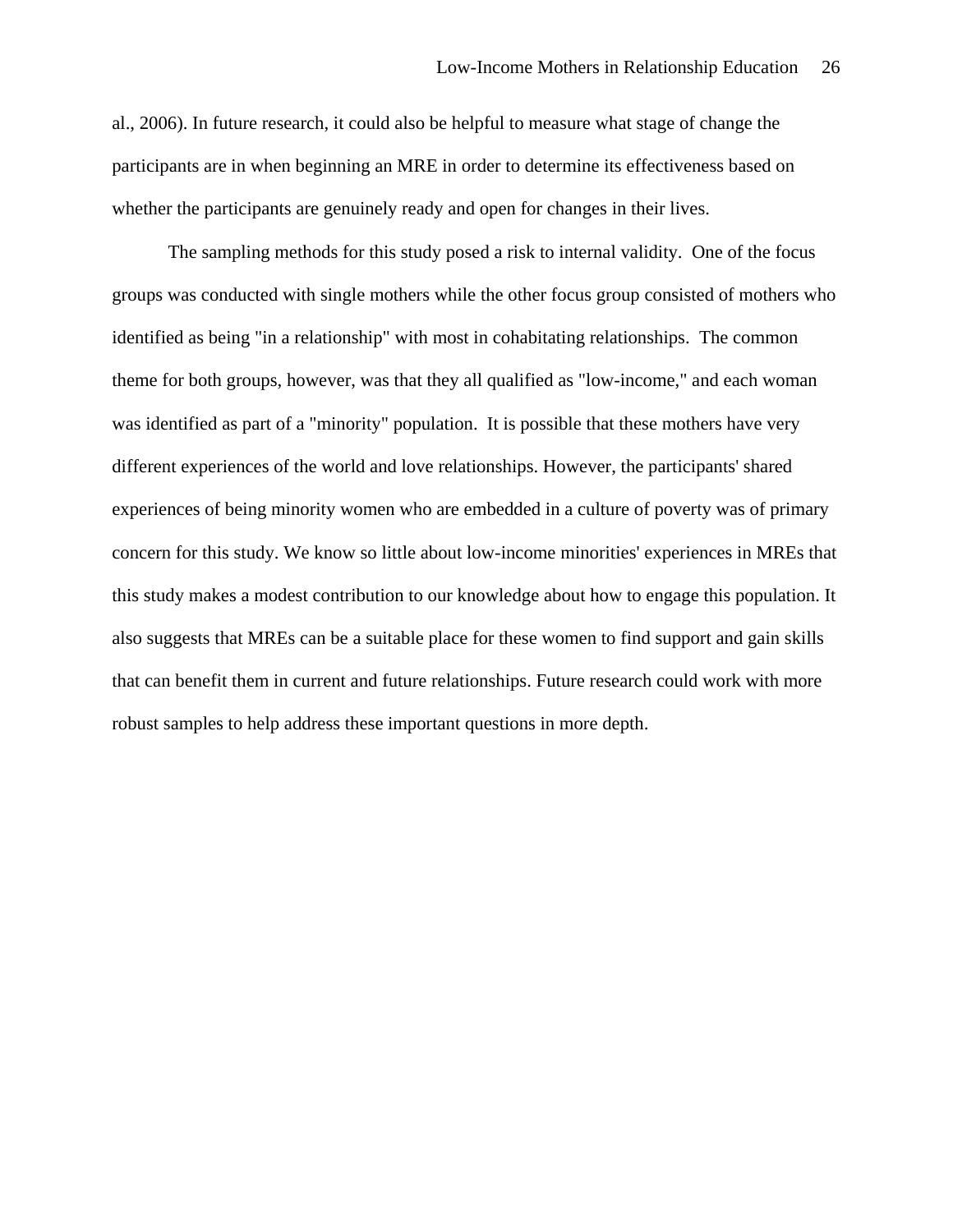#### References

- Cherlin, A. C., Cross-Barnet, C., Burton, L. M., & Garrett-Peters, R. (2008). Promises they can keep: Low-income women's attitudes toward motherhood, marriage, and divorce. *Journal of Marriage and Family, 70*, 919-933.
- Corbin, J., & Strauss, A. (1990). Grounded theory research: Procedures, canons, and evaluative criteria. *Qualitative Sociology, 13*(1), 3-21.
- Cowan, C. P., Cowan, P. A., Pruett, M. K., & Pruett, K. (2007). An approach to preventing coparenting conflict and divorce in low-income families: Strengthening couple relationships and fostering fathers' involvement. *Family Process, 46,* 109-121.
- Creswell, J. W. (2007). *Qualitative inquiry and research design: Choosing among five approaches* (2nd ed.)*.* Thousand Oaks, CA: Sage.
- Daire, A. P., Harris, S. M., Carlson, R. D., Munyon, M. D., Rappleyea, D. L., Beverly, M. G., & Hiett, J. W. (in press). Fruits of improved communication: The experiences of middleand older aged Hispanic participants in a relationship education program. *Journal of Couple and Relationship Therapy.*
- Daly, K. J. (2007). *Qualitative methods for family studies and human development*. Thousand Oaks, CA: Sage.
- Dion, M. R. (2005). Healthy marriage programs: Learning what works. *The Future of Children, 15*(2), 139-154.
- Edin, K., Kefalas, M. J., & Reed, J. M. (2004). A peek inside the black box: What marriage means for poor unmarried parents. *Journal of Marriage and Family, 66*, 1007-1014.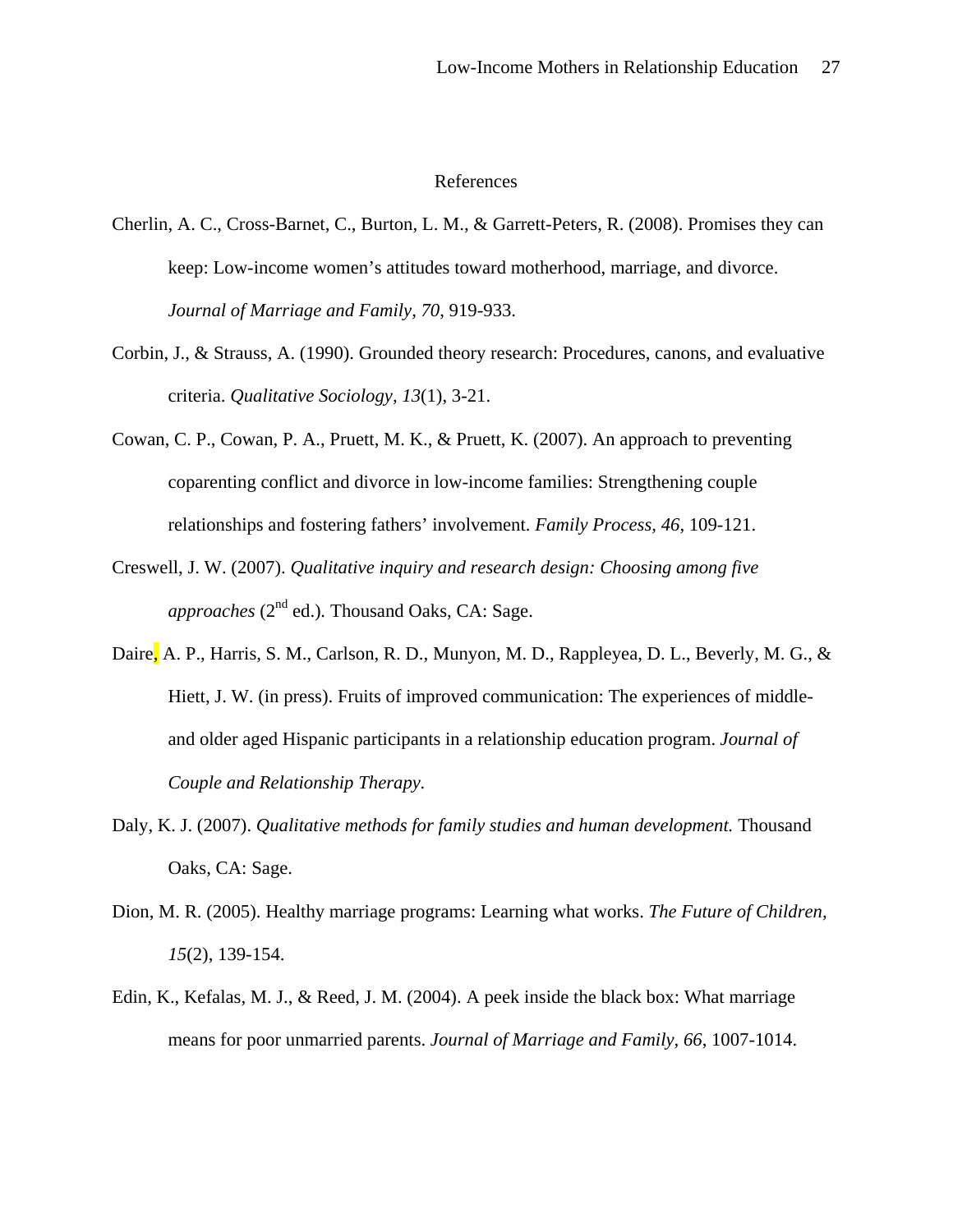- Gibson-Davis, C. M. (2008). Family structure effects on maternal and paternal parenting in lowincome families. *Journal of Marriage and Family, 70,* 452-465.
- Hawkins, A. J., Blanchard, V. L., Baldwin, S. A., & Fawcett, E. B. (2008). Does marriage and relationship education work? A meta-analytic study. *Journal of Consulting and Clinical Psychology, 76,* 723-734.
- Hawkins, A. J., Carroll, J. S., Doherty, W. J., & Willoughby, B. (2004). A comprehensive framework for marriage education. *Family Relations, 53*, 547-558.
- Howell, P. (2007). Marriage education: An important investment in cultural change. *The Therapist*(2), 45-53.
- Larson, J. H. (2004). Innovations in marriage education: Introduction and challenges. *Family Relations, 53*, 421-424.
- Lichter, D. T., & Qian, Z. (2008). Serial cohabitation and the marital life course. *Journal of Marriage and Family, 70*, 861-878.

Myrick, M., Ooms, T., & Patterson, P. (2009). Discussion of *Healthy marriage and relationship programs: A promising strategy for strengthening families.* Message posted to National Healthy Marriage Resource Center, archived at http://www.healthymarriageinfo.org/docs/MarriageProgramsPromisingStrategies.pdf

Ooms, T., & Wilson, P. (2004). The challenges of offering relationship and marriage education to low-income populations. *Family Relations, 53*, 440-447.